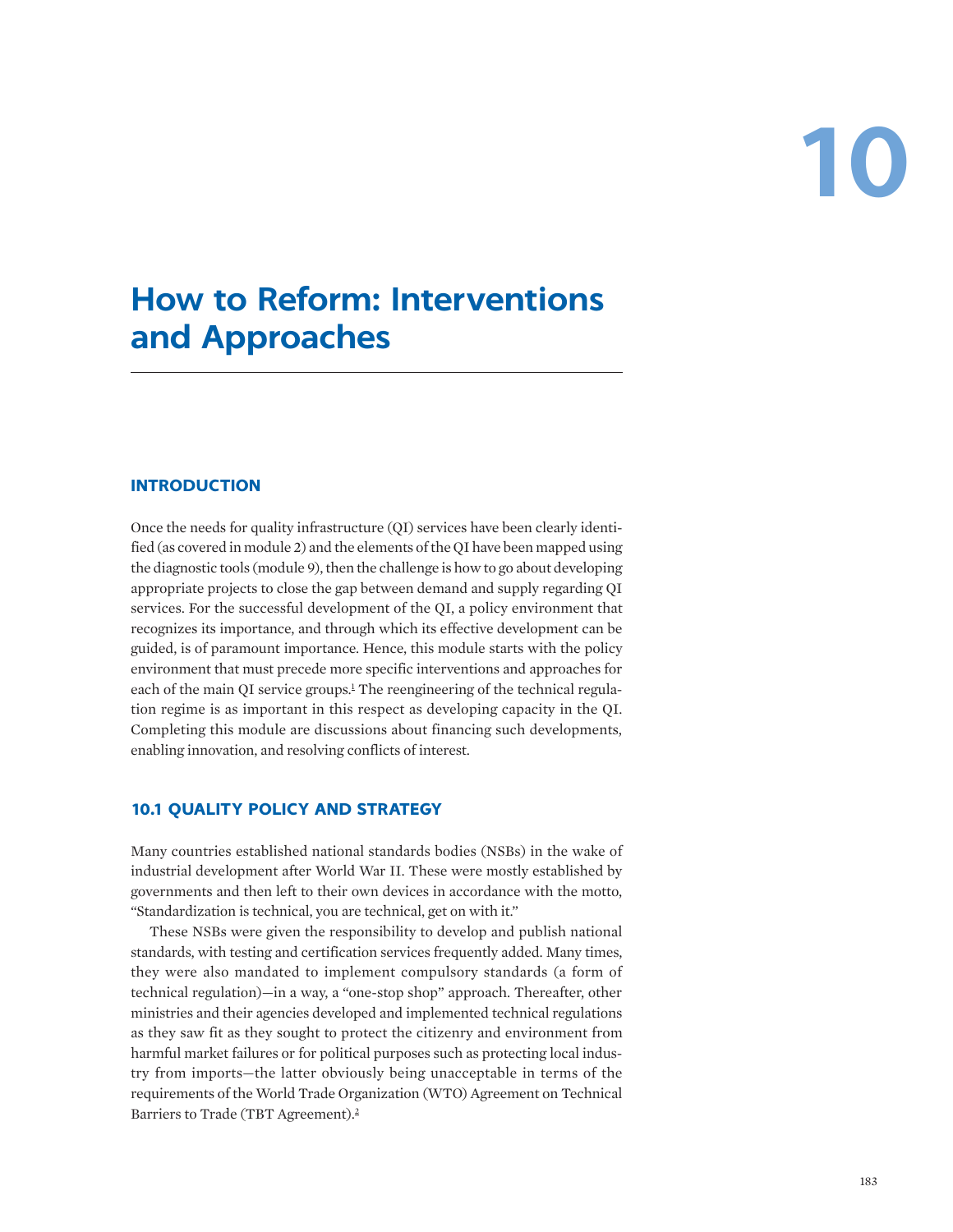Evaluations of the QI and technical regulation regime in many low- and middle-income countries in the past decade have confirmed this picture. With countries wishing to gain the maximum advantage from the developing global trade, this ad hoc and fragmented QI and technical regulation situation has to be streamlined, starting with the government creating a clear policy environment in this regard.

In general, a national policy can be seen as a set of interrelated government decisions concerning the selection of goals and the means of achieving them within a specified situation where those decisions, in principle, are within the power of the government to achieve. The private sector is an important partner in the implementation of the national quality policy (NQP), but without a policy environment conducive to the development of an effective and efficient QI, the private sector will be hard pressed to play its proper role.

From a practical perspective, the policy environment translates into the way in which the government converts its political vision into programs and actions to deliver desired outcomes or changes in the real world. Hence, developing an NQP starts with examining the underlying rationale for and future effectiveness of the QI and technical regulation regime. Thereafter, it is about deciding what needs to be done and how to do it as well as reviewing, on an ongoing basis, how well the desired outcomes are being delivered.

#### **10.1.1 The policy environment**

The NQP does not exist on its own. There are usually quite a number of policies already in place that contain references to standards, quality, and technical regulations. These policies typically deal with industrial development, enhancement of the export trade, environmental controls, food safety or security, science and technology development, and similar issues.

These references to standards, quality, and technical regulation do not relate to a holistic view of a national QI, nor do they provide guidance on a common approach to technical regulation; they focus on the specifics of that policy. The NQP should *link and coordinate* the policy measures relating to standards, quality, and technical regulation contained in all of these important policies.

# **10.1.2 Typical NQP content**

The typical content of an NQP is listed in table 10.1. The following subsections then discuss some of the individual elements in more detail.

# **10.1.3 Review of current situation**

The current situation should be carefully mapped and considered in the light of international good practices and the demonstrable needs of the country. Often, an analysis of the strengths and weaknesses (internal) and threats and opportunities (external) of the current QI are also included. From this information, a gap analysis can be performed, which then leads to the policy objectives and policy measures (figure 10.1).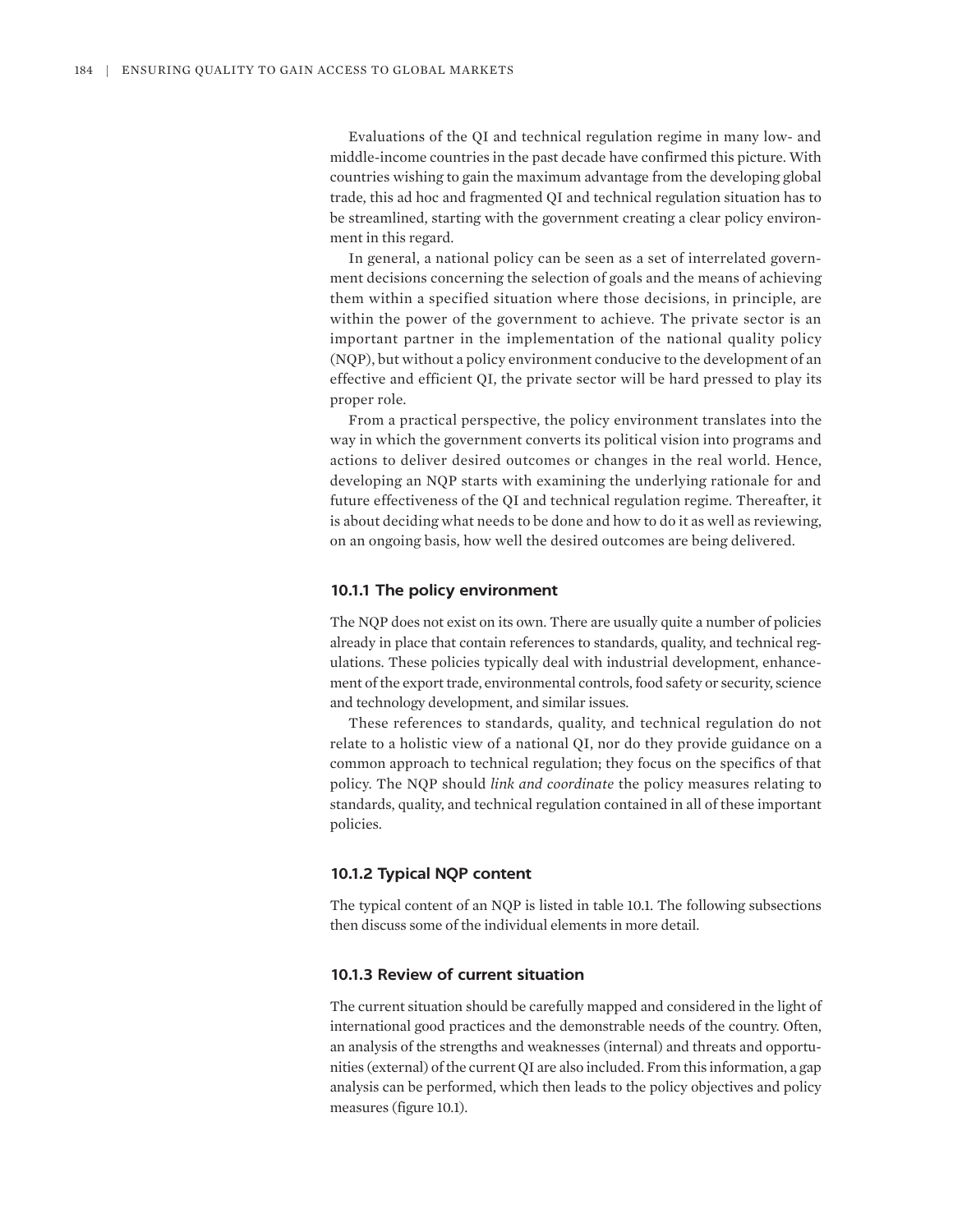| <b>NOP SECTION</b>                                         | <b>SUBSECTIONS AND COMMENTS</b>                                                                                              |
|------------------------------------------------------------|------------------------------------------------------------------------------------------------------------------------------|
| Foreword                                                   | The relevant minister (for example, Trade and Industry) expresses political support for the<br>implementation of the policy. |
| 1. Introduction                                            | • International and regional context                                                                                         |
|                                                            | Trade as a driver for development and poverty reduction                                                                      |
|                                                            | Definition of the national quality infrastructure and technical regulation framework                                         |
|                                                            | Policy environment                                                                                                           |
| 2. Review of the current situation                         | National quality infrastructure (QI)<br>٠                                                                                    |
|                                                            | Technical regulation framework (TRF)                                                                                         |
|                                                            | Compliance with WTO TBT Agreement and related regional obligations                                                           |
|                                                            | Gap analysis                                                                                                                 |
| 3. Vision                                                  | • Where the country wishes to be in time (5 or 10 years)                                                                     |
| 4. Objectives of the NQP                                   | QI that meets country needs and is accepted internationally                                                                  |
|                                                            | A technical regulation regime common across all authorities compliant with international<br>and regional obligations         |
| 5. The future NQI                                          | Organization and responsibilities of the NSB, NMI, and NAB<br>$\bullet$                                                      |
|                                                            | Provision of calibration, inspection, testing and certification services                                                     |
|                                                            | Role of government in relation to the private sector                                                                         |
| 6. The TRF                                                 | The necessity of regulatory impact assessments (RIAs)                                                                        |
|                                                            | Use of standards as the basis for technical regulation                                                                       |
|                                                            | Conformity assessment for regulatory purposes                                                                                |
|                                                            | Regulatory authorities, their responsibilities, and activities                                                               |
|                                                            | Coordination of the technical regulation system                                                                              |
| 7. Education and training, awareness,<br>and communication | The role of tertiary education institutions                                                                                  |
|                                                            | Registration of quality-system professionals                                                                                 |
| 8. Information network                                     | National TBT Inquiry Point <sup>a</sup>                                                                                      |
|                                                            | Cooperation with the trade promotion organization                                                                            |
| 9. Role of other stakeholders                              | Private sector                                                                                                               |
|                                                            | Nongovernmental organizations                                                                                                |
|                                                            | International development partners                                                                                           |
|                                                            | Academia                                                                                                                     |
| 10. International and regional liaison                     | Liaison with international and regional organizations                                                                        |
|                                                            | Commitment for active participation in international and regional technical committees                                       |
| 11. Financing the NQI and TRF                              | Government responsibility for standards, metrology, and accreditation                                                        |
|                                                            | Conformity assessment: "user pays" principle                                                                                 |
|                                                            | Technical regulation                                                                                                         |
| 12. Legal framework                                        | Review of current legislative instruments                                                                                    |
|                                                            | Development of new legislative instruments                                                                                   |
| 13. Implementation                                         | Lead ministry<br>$\bullet$                                                                                                   |
|                                                            | The private sector as one of the key drivers of the NQP<br>٠                                                                 |
|                                                            | Interministerial and private sector coordination committee                                                                   |
|                                                            | Implementation plan or strategy (five years)<br>$\bullet$                                                                    |

# **TABLE 10.1 Typical content of a national quality policy**

*Source:* Adapted from Kellermann 2011.

a. The TBT Inquiry Point is an official or office in a member government designated to deal with inquiries from other WTO members and the public on technical barriers to trade.

*Note:* NAB = national accreditation body; NMI = national metrology institute; NQP = national quality policy; NSB = national standards body; QI = quality infrastructure; WTO TBT Agreement = World Trade Organization Agreement on Technical Barriers to Trade.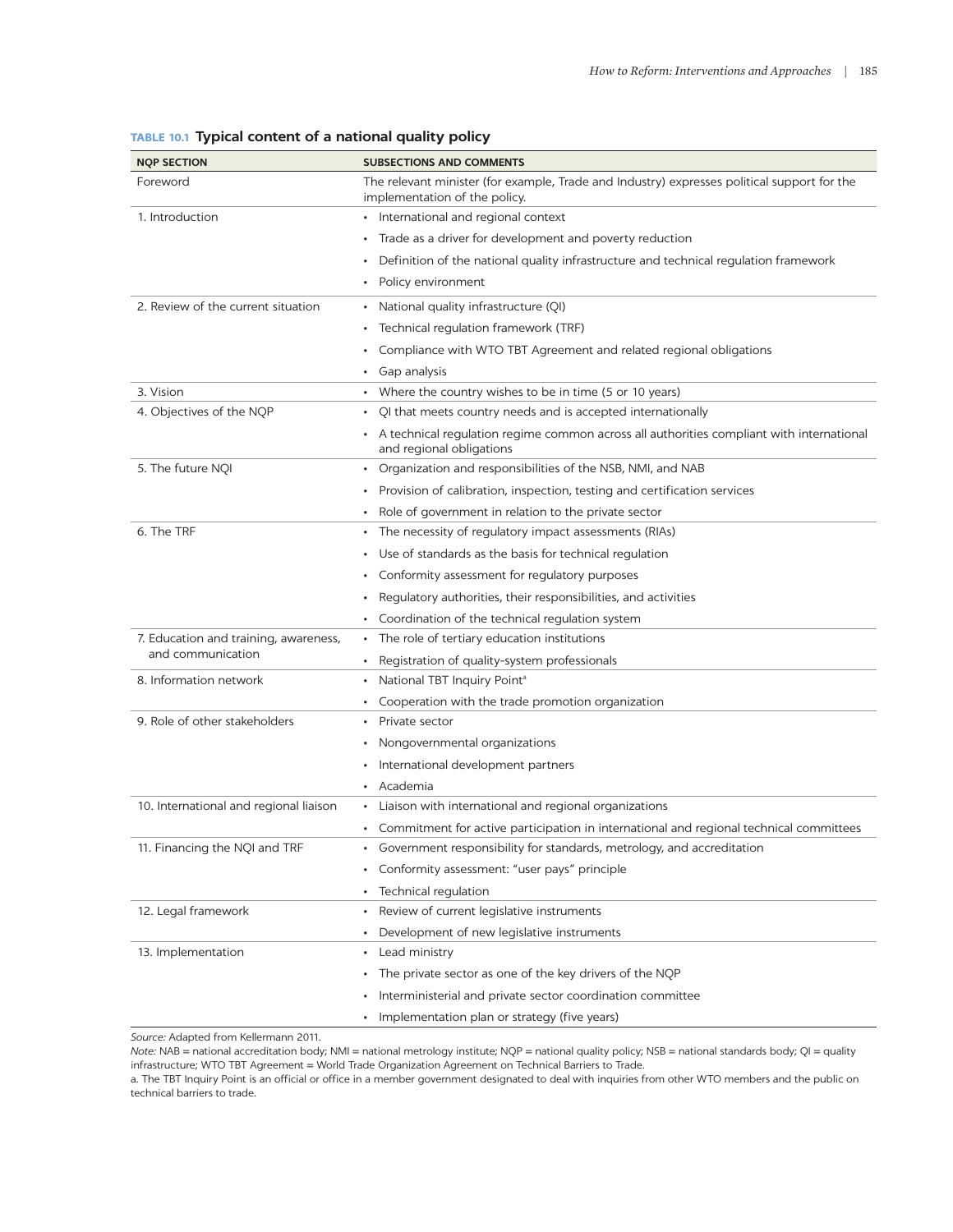

### **FIGURE 10.1 Process for designing the future QI**

*Source:* Kellermann 2011. ©National Metrology Institute of Germany (PTB). Reproduced with permission from PTB; further permission required for reuse. *Note:* QI = quality infrastructure.

### **10.1.4 Notes on recommended NQP content**

**Vision.** Vision is considered as the future state of affairs that should be realized in a given time. Many low- and middle-income countries have established a fairly comprehensive vision regarding the development of the country, called "Vision 2030" or something similar, and supported by a variety of development policies. The NQP vision likewise should support such a national vision for the country.

**Policy objectives.** The policy objectives describe what is to be achieved for the benefit of the country, for society, or for the environment once the policy has been fully implemented. The objectives show the way toward the policy vision or goal. They may include new infrastructure, new systems, new processes or procedures, new knowledge, increased skills, better employment opportunities, or changed attitudes. It is good practice to limit the objectives to four or five main ones to avoid diluting the focus of policy implementation.

**The future QI.** The future QI must be clearly articulated—especially the fundamentals of standards, metrology, and accreditation—because these are basically government responsibilities in most low- and middle-income countries. If the country has had a QI for many years, it is fairly certain that it may have to be reengineered either partially or in totality. This may entail adjustments to current structure or even the establishment of new organizations. If the fundamentals comply fully with international good practices, then they should be reaffirmed. It is important to create confidence that the country will be well served in terms of these three fundamental QI services.

As for the provision of calibration and conformity assessment services, space should be provided for the development of market-related services, whether provided by public or private sector organizations. The main responsibilities of all the future QI organizations have to be clearly spelled out. In a more modern economy, the government will progressively withdraw from this sector, allowing the private sector to play an increasingly important role.

**Technical regulation framework.** The NQP should clearly articulate the government's desire to reengineer an ad hoc and fragmented regulatory regime.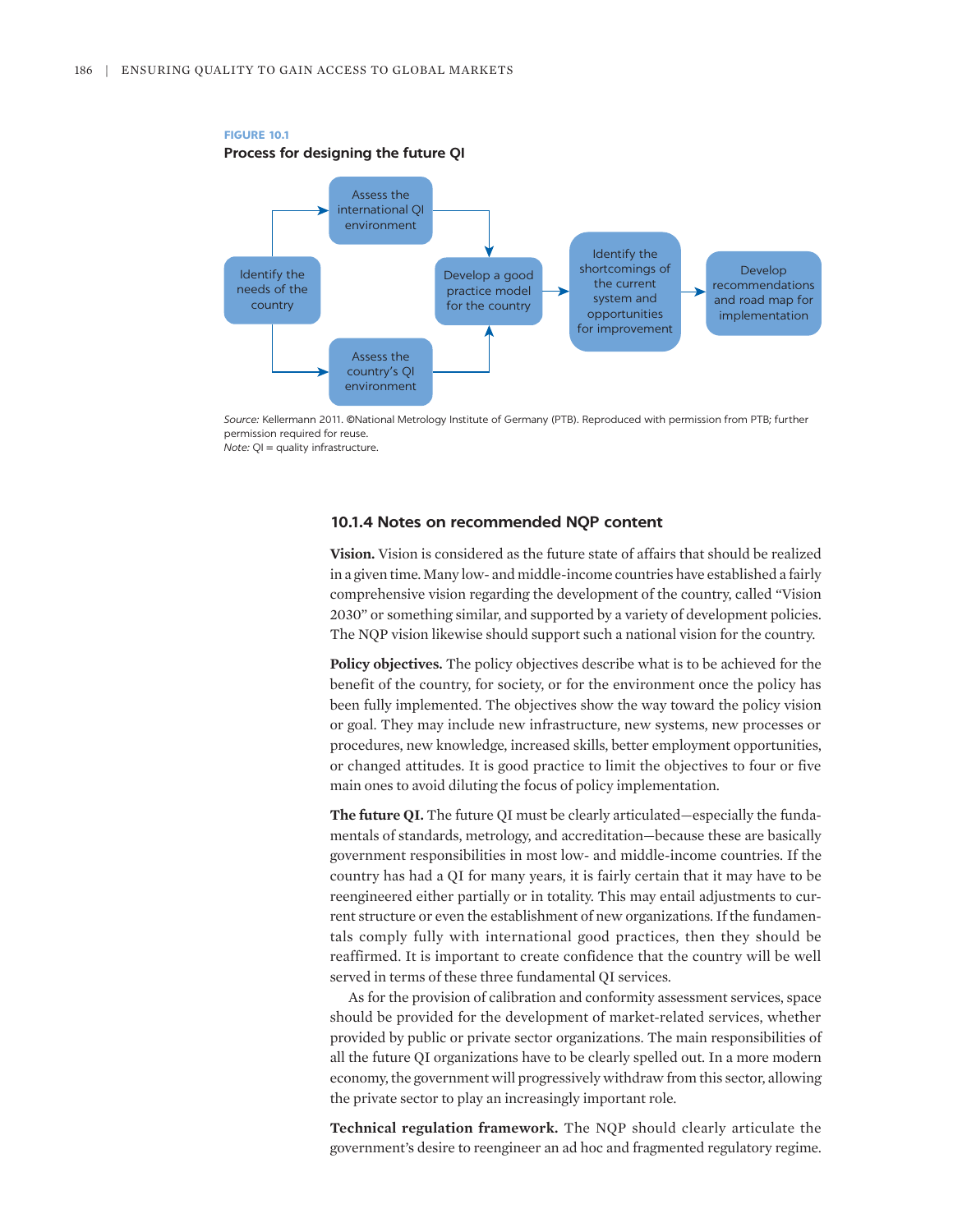It may already list some high-level measures that a technical regulation framework will comply with, including use of standards as the basis for technical regulations, provision of conformity assessment services by accredited and designated organizations, responsibilities of the regulatory authorities, performance of regulatory impact assessments (RIAs), and so on. The main policy measure would be the development of a definitive technical regulation framework that will eventually become law.

An important issue that needs policy guidance is the coordination of the technical regulation activities of the various regulatory authorities as well as their interface with the QI services. Many countries are considering the establishment of a coordination office or similar facility to ensure such coordination.

**Education and training.** QI services rely heavily on properly trained and experienced people. The policy should spell out how their competencies will be developed and what the roles of tertiary education institutions are in this regard. Some quality-system technologists, such as quality-system auditors and nondestructive testing technicians, have to be registered either internationally or within a national system. The policy measures regarding these should be elucidated.

**Roles of other stakeholders.** The roles and responsibilities of stakeholders other than the government should be clearly spelled out. These stakeholders would include the private sector and nongovernmental organizations (NGOs). The international development partners should also be featured strongly in the policy if the country is the recipient of such technical development cooperation. The main issue here is that such projects should support the implementation of the NQP instead of being geared to the "wants" of specific recipients.

**International and regional liaison.** International organizations exist for all three of the fundamental QI services—standards, metrology, and accreditation. In the case of the latter two, international recognition is gained through these international organizations. Most of the process to gain international recognition is operated through the relevant regional organizations. The policy should clearly spell out how the country envisages active participation in such organizations for the benefit of the country, not only in general assemblies, but especially in technical committee structures.

**Financing the QI.** This is an important element of the NQP, where the government commits to the funding of the fundamentals (standards, metrology, and accreditation) as "good for country" services. It should also be made clear that conformity assessment services should be market-related and paid for by the clients, including the government.

**Legal framework.** The QI fundamentals—that is, the organizations providing standards, metrology, and accreditation services—are mostly established by legislation, except where they are not-for-profit private companies. Such legislation is necessary to give legal certainty to the status of national standards, measurement standards, and the use of accreditation in conformity assessment for regulatory systems. The legislation may exist but may need review and revision, or it may have to be developed. All of these possibilities need to be clearly articulated in the policy.

**Implementation.** Responsibilities for the implementation of the NQP must be detailed, because nobody will undertake those responsibilities otherwise. This is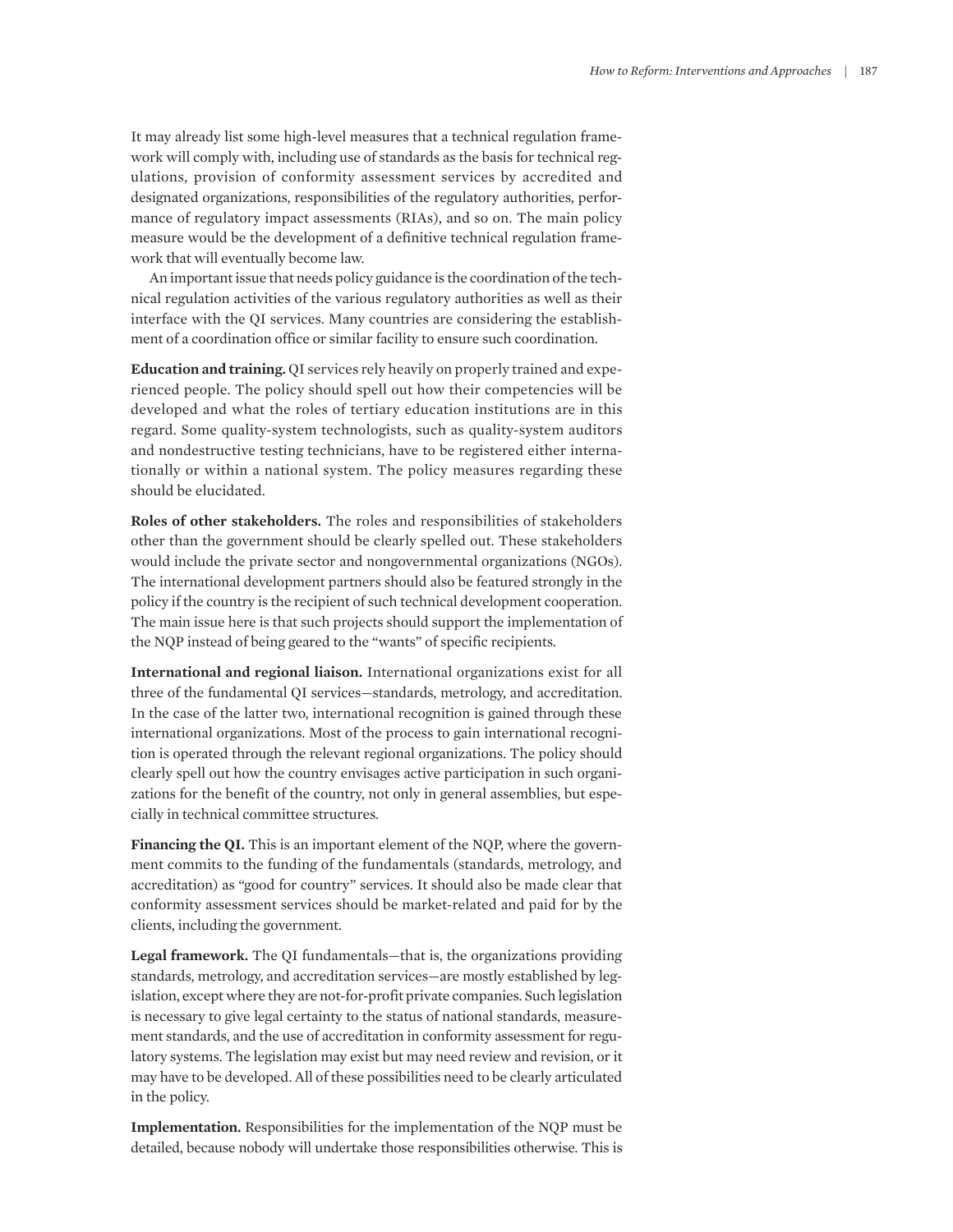specifically necessary because the NQP is cross-cutting in relation to ministry sectors, and one ministry will have to be given the lead responsibility.

# **10.1.5 NQP development**

Many countries have specific processes in place to develop government policy and to have them approved by the cabinet or parliament as relevant, and these must be followed when developing the NQP; otherwise, its approval may be compromised. However, it has been shown in many countries that a fully participative process before even starting to write the text is the most profitable approach. It is especially the private sector that needs to be intimately involved in its development, because it will have to implement many of the policy measures and finance even more of them.

The following steps for NQP development have been usefully employed in various technical assistance programs:

- *Assessment of the current QI system and technical regulation regime* of the country and their compliance or otherwise with international good practices
- *Seminars for the public and private sectors* to convey information regarding international good practices and the possible weaknesses of the national system
- *Separate workshops for the public and private sectors,* in which the needs of both the public sector (ministries and their regulatory authorities involved in technical regulation development and implementation, including those involved in sanitary and phytosanitary [SPS] measures) and the private sector (organized industry and business associations, major companies, NGOs, and so on) can be determined in a nonconfrontational way
- *Workshops combining both the public and private sectors* that may be contemplated
- *Development of a first working draft of the NQP* based on the information gleaned in the workshops and the assessment against international good practices
- *Circulation of the working draft* to the main interested parties (such as ministries, organized business, and industry associations) for comment
- *Collation and analysis of the comments* as well as one-on-one discussions with organizations raising substantive comments, to gain a better understanding of their positions
- *Updating of the working draft* to include relevant comments
- *Workshops with various stakeholders to validate the content* of the NQP working draft
- *Finalization of the draft NQP* before submitting it to the political level for approval—that is, the lead ministry, cabinet, and parliament (if required)

Once the working draft of the NQP is taking shape, it is useful to start the development of an implementation plan in cooperation with the various ministries, agencies, and QI institutions that will have to implement its measures. These discussions may also influence the content of the NQP in a positive way. This parallel development will eventually save a fair amount of time because in many countries a high-level implementation plan with a budget has to accompany the draft NQP in its journey through ministries and cabinet for approval.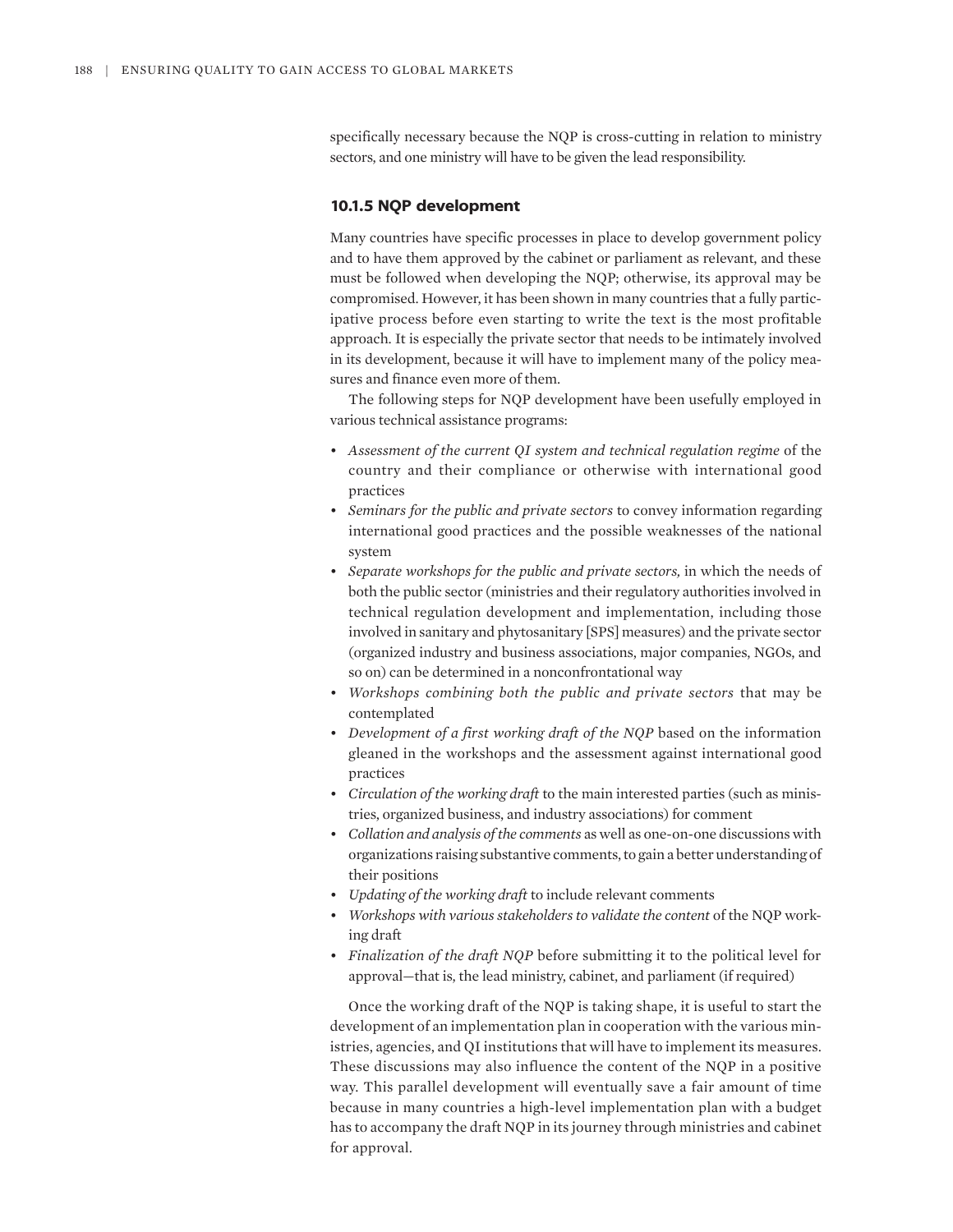# **10.2 REFORMING THE QI LEGAL AND INSTITUTIONAL FRAMEWORK**

A review and revision of the QI legal framework is mostly a political process. The reengineering of QI institutions, on the other hand, is more complicated at the human level. Issues such as workplace, level of appointment, loss of influence, and many more play an increasing role as the level of reengineering rises. In some countries, this may entail discussions and negotiations with trade unions. Careful planning, with attention to the minutest details, as well as open and honest discussion with staff representatives is extremely important to prevent silent sabotage tactics or stalling of the process in courts of law.

## **10.2.1 Reforming the legal framework**

In many countries, the fundamental QI organizations—standards, metrology, and accreditation—are government-type organizations established by legislation. In many cases, this legislation is quite a few years old owing to the reluctance of the institutions to start a review and revision process, because these processes take many years to be concluded. The result is that such legislation is out-of-date, does not contain measures important in a modern economy, and in some cases is no longer workable. This means that it requires urgent attention and renewal.

The review and revision of current legislation, as well as the development of new legislation, should follow the development and approval of the NQP because this would indicate the contents of the revised or new legislation. Each country has its own processes to develop draft legislation that should be followed. Whatever the final steps are to get the draft legislation approved by the ministry, then by the cabinet, and ultimately by parliament, a consultative process with stakeholders to determine content is an important start.

Where such QI organizations are private sector organizations, albeit registered as nonprofit organizations, legislation may still have a role to play. For example, whenever a private organization is given a role in regulatory affairs, this has to be governed by appropriate legislation. The government may confer regulatory mandates if the legal system of the country allows for it, or a contractual arrangement may exist between the government and such a private sector organization. Another example is that the national standards require legal standing, even though they may be developed by a private sector organization. These types of legislation and their outcomes must also be reevaluated from time to time to ensure that they remain up-to-date and that they serve the country in an appropriate manner.

# **10.2.2 Reengineering the institutional framework**

Things get a bit more complicated if the institutional framework has to be reengineered. A typical example would be if the NSB loses its mandate to develop and implement technical regulations or mandatory or compulsory standards. In this case, the responsibilities and activities of the NSB must be transferred to a regulatory authority—either an existing one or a new authority that must be established. This will require a new set of legislation to start the process. The actual transfer will need to be carefully planned to ensure that the transitional period does not lead to an "anything goes" situation in the marketplace.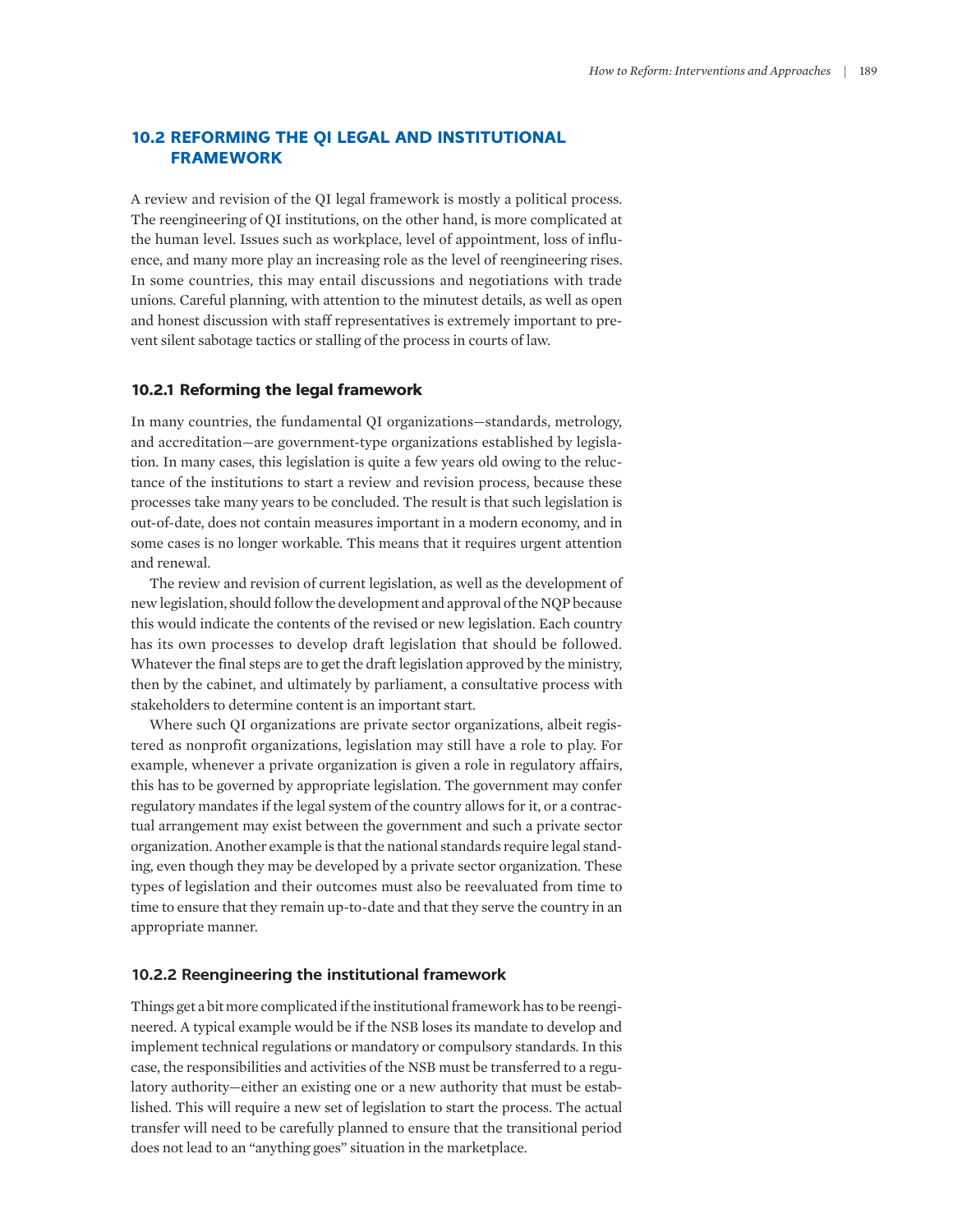Experience would suggest that, in this example, the regulatory activities to be transferred should be reorganized in the NSB in a separate division or department, together with all the relevant personnel, long before the actual transfer takes place. In this interim period, the personnel will be able to stabilize, and new processes can be developed and implemented where necessary. When the transfer date comes about, personnel, equipment, and processes can be transferred as a complete package without much interruption to the new organization. Other examples could follow a similar trajectory.

#### **10.2.3 Establishing a new organization**

Establishing a new organization—whether a test laboratory, an accreditation body, or a regulatory authority—will have its own challenges, such as the following:

- A council or board has to be established, and it has to develop its own working procedures.
- A director or similar head has to be found and appointed, and then the required technical and administrative personnel have to be recruited and appointed.
- In most cases, intense training programs will have to be implemented to ensure that the new personnel are in a position to provide the required services.
- Quality management systems have to be developed and implemented in accordance with international standards from the relevant ISO/IEC 17000 ("Conformity Assessment") series or even ISO 9001 ("Quality Management Systems—Requirements") in the absence of the former. Ultimately, international recognition will have to be sought through accreditation or peer reviews.
- Appropriate premises have to be found and equipment purchased, installed, and commissioned. This is a task for the experts, especially in the case of laboratories, and less so in the case of organizations with mostly administrative functions.

In almost all of these cases, it does help if the country can gain the support of a similar organization in another country that is known to follow international good practices or is at a more advanced level of development. This support can be in the form of a consultancy, or "twinning arrangement," whereby the experienced organization seconds some of its personnel to help the new organization establish viable and effective systems or provides attachments for the new organization's people—that is, enabling them to work in the experienced organization for some time—to learn at the hand of existing, proven processes.

## **10.2.4 Reengineering the technical regulation regime**

Establishing a new technical regulation regime is probably the most challenging institutional reform in the QI environment. Many countries operate a decentralized technical regulation regime, whereby each ministry is responsible for the development and establishment of technical regulations in its own sphere of responsibilities. These ministries and technical regulations may have developed their own ways over the years, and the differences may be quite large, over and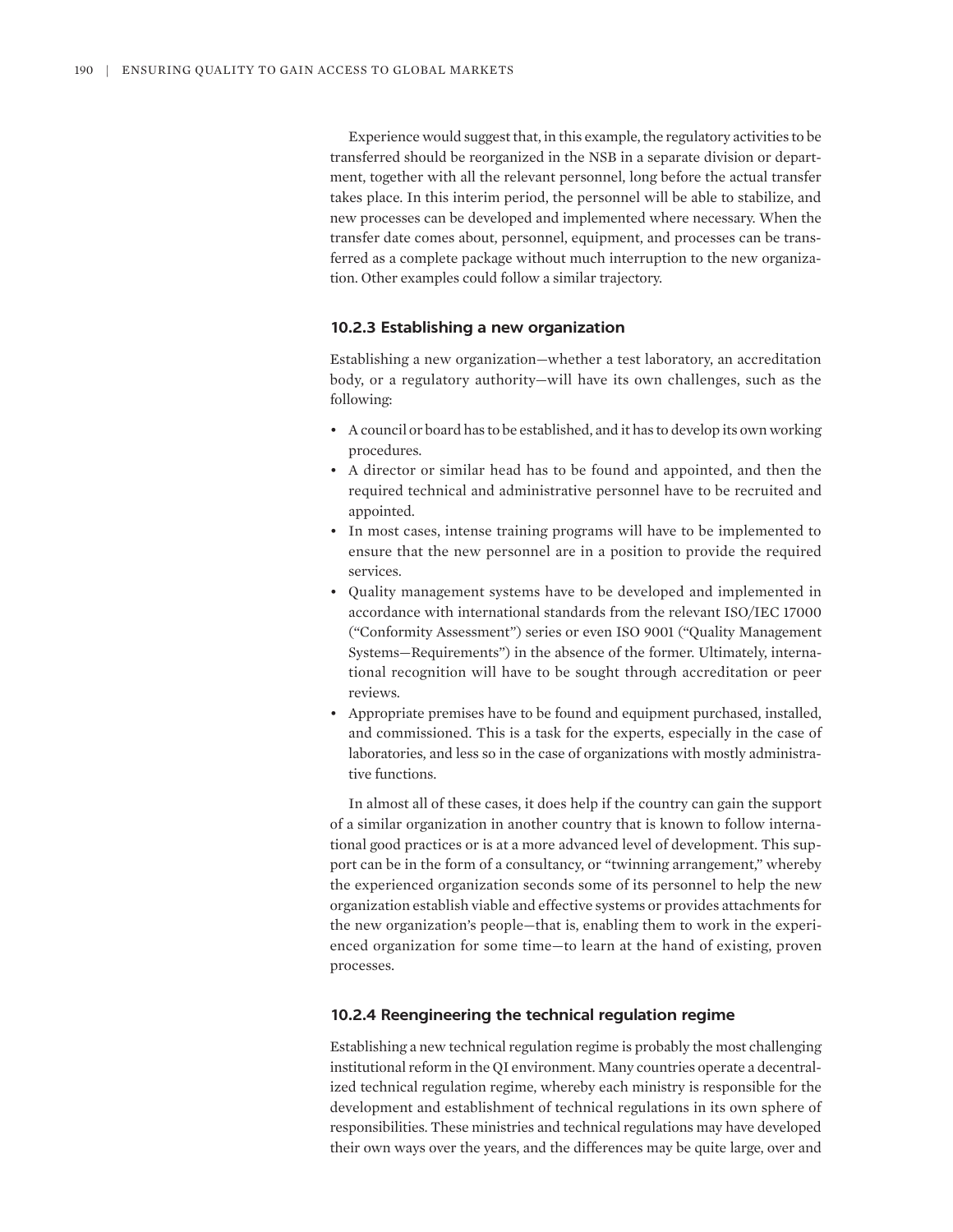above the question of whether they make sense or are in compliance with WTO TBT Agreement requirements.

The implementation of a new technical regulation regime has to start with the promulgation of appropriate legislation in this regard. This must give legal standing to the technical regulation framework (see module 7: Technical Regulation, section 7.9.3, and section 10.7 below), the concepts of which should have been developed in a consultative manner among all the relevant ministries and their agencies as well as organized business and industry to give it the best chance of success. Thereafter, a detailed implementation plan, approved by the cabinet or a similar body, needs to be in place to ensure total support from all the affected authorities. The appropriate budget will also be required to be available. All of these steps demand clear and resolute leadership at the highest political and public administration levels.

To change the entrenched processes will take intense training on the new technical regulation processes (which includes the difficult "unlearning" of the old ways), establishment of new internal and publicly available procedures, and in some cases even new organizational structures. The support of an experienced development partner well versed in modern technical regulation regimes is a bonus. It is useful if a time limit is set for the changeover, after which the old technical regulations cease to exist. Otherwise, the process can drag on indefinitely as some authorities procrastinate, to the detriment of the country.

Such a reengineering of the whole technical regulation regime will require the appointment of a lead ministry, supported by a coordination committee representative of all the affected ministries and their agencies, to take overall responsibility for implementing the changes. The lead ministry and coordination committee should be accountable to the cabinet and report at least every six months on progress or otherwise, so that high-level decisions can be made to unblock institutional lethargy or address reluctance for change. As an alternative, a technical regulation coordination office with sweeping powers over ministries and their agencies in relation to technical regulation development, implementation, and maintenance can be established by legislation to spearhead such a process.

# **10.3 CREATING AN AWARENESS, INFORMATION, AND TRAINING CAMPAIGN**

The QI could be seen as having a multiplicity of stakeholder groups, among which awareness needs to be created, information provided, and training programs offered. Creating understanding and a general awareness among producers and manufacturers about the benefits associated with supplying products that comply with standards and technical regulations is not an easy task. Moreover, the authorities will use the services of the QI only in developing and implementing regulations if the QI is fully trusted. For their part, consumers are continuously looking for a body that will ensure the quality of products and services in the marketplace, but it should not cost so much that businesses are unable to effectively use the services.

The QI certainly strives to satisfy these demands by delivering appropriate services, but more is needed. It also has to sensitize its stakeholders to the necessity and uniqueness of its services in a world that suffers from information overload. A proper communication strategy is required to reach the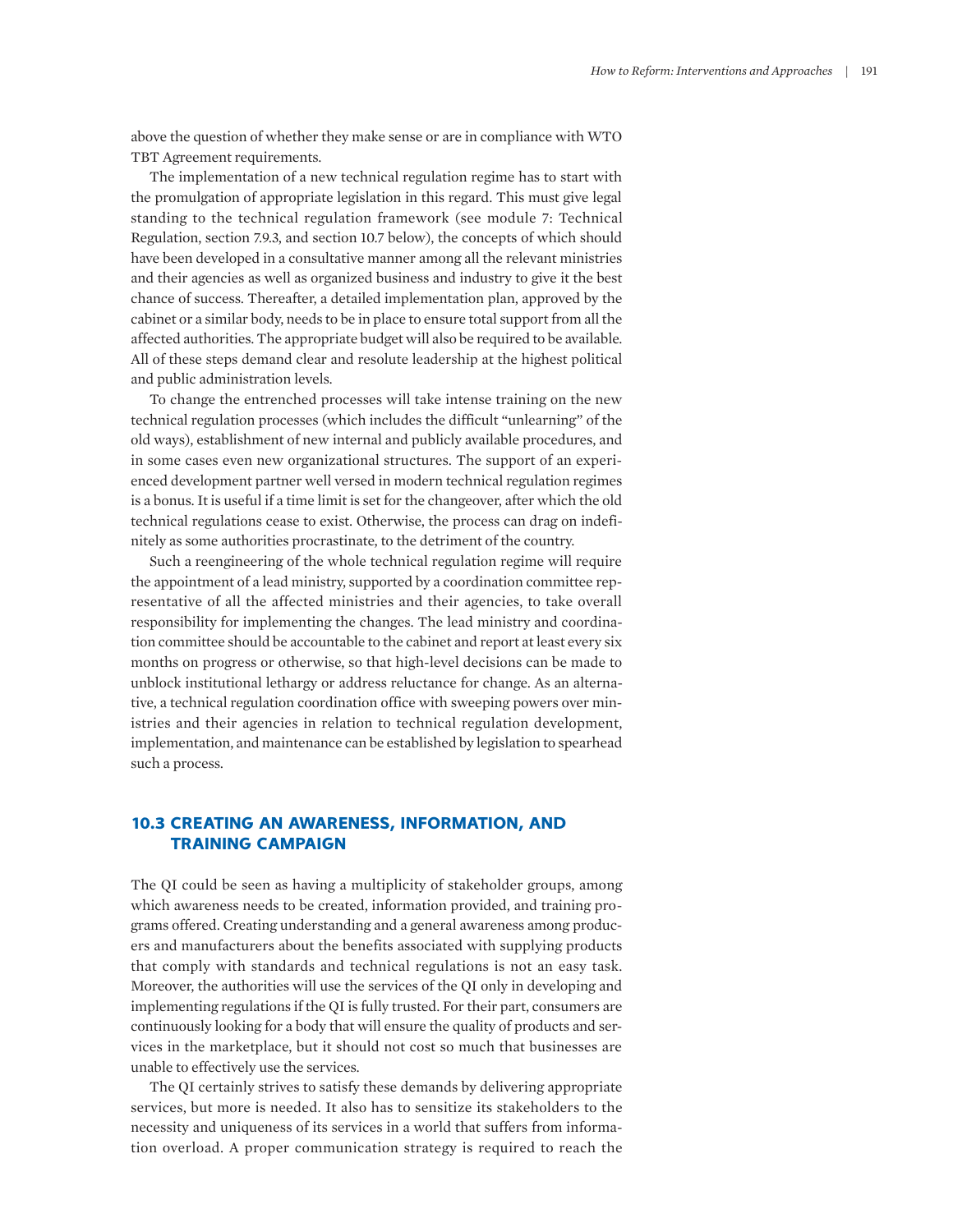relevant target audience with the appropriate message and to cleverly use the channels of communication. Such a strategy can emanate from the government or from the individual QI organizations, depending on the QI structure and government practices. Experience has shown that training in some of the QI service disciplines is a useful strategy to enhance awareness among specific stakeholders.

# **10.3.1 Developing a communication strategy**

A communication strategy, once developed, should be reviewed at least annually to ensure it remains up-to-date. Some of the issues that need to be clearly thought through include the following:

- *Objective.* The communication strategy should have a key objective. There are many permutations possible regarding the communication channels, content, and stakeholders. The process of planning for this multichannel, multicontent, multistakeholder environment can become extremely complicated. A key objective to serve as the rallying point is therefore important.
- *Budget.* Communication requires a budget. Having a fixed budget is not a bad idea, as it focuses minds on achieving the maximum impact with the budget available.
- *Audience.* Targeting the appropriate audience is important, whether in the public sector, private sector, or society at large. The results from stakeholder mapping could be a useful source of information.<sup>3</sup>
- *Message.* The message needs to be articulated in a way that will grab the attention of the target audience. In a time-starved world, people will pay attention only to an idea or truth they cannot resist. This idea will help in deciding on the appropriate channel of communication.
- *Channels.* The channels of communication must be carefully chosen. Some of the possibilities include *media* (local, national, international, print, broadcast, web, social); *lobbying* (local and national government, funding bodies, special interest groups); *marketing* (brand, website, advertising, brochures, fliers, video); and *events* (conferences, launch events, public speeches, tours of building sites).
- *Synergy.* It is important that the chosen channels work together. Each channel will have a specific role in achieving the overall objective, but each one should be leveraged or supported by the other—that is, the whole should be greater than the sum of the parts.
- *Evaluation.* It is important to get feedback on the communication strategy's efficacy or otherwise. A multichannel approach is much more difficult to evaluate than a single channel for which the communication industry has developed metrics.

# **10.3.2 Creating awareness**

In the QI environment, there are world days for standards, metrology, and accreditation. The international organizations provide communication materials for these events that are based on a specific theme each year. A successful awareness-raising event can be a national conference based on the theme, inviting foreign dignitaries from the IAF, ILAC, the International Organization for Standardization (ISO), the International Electrotechnical Commission (IEC),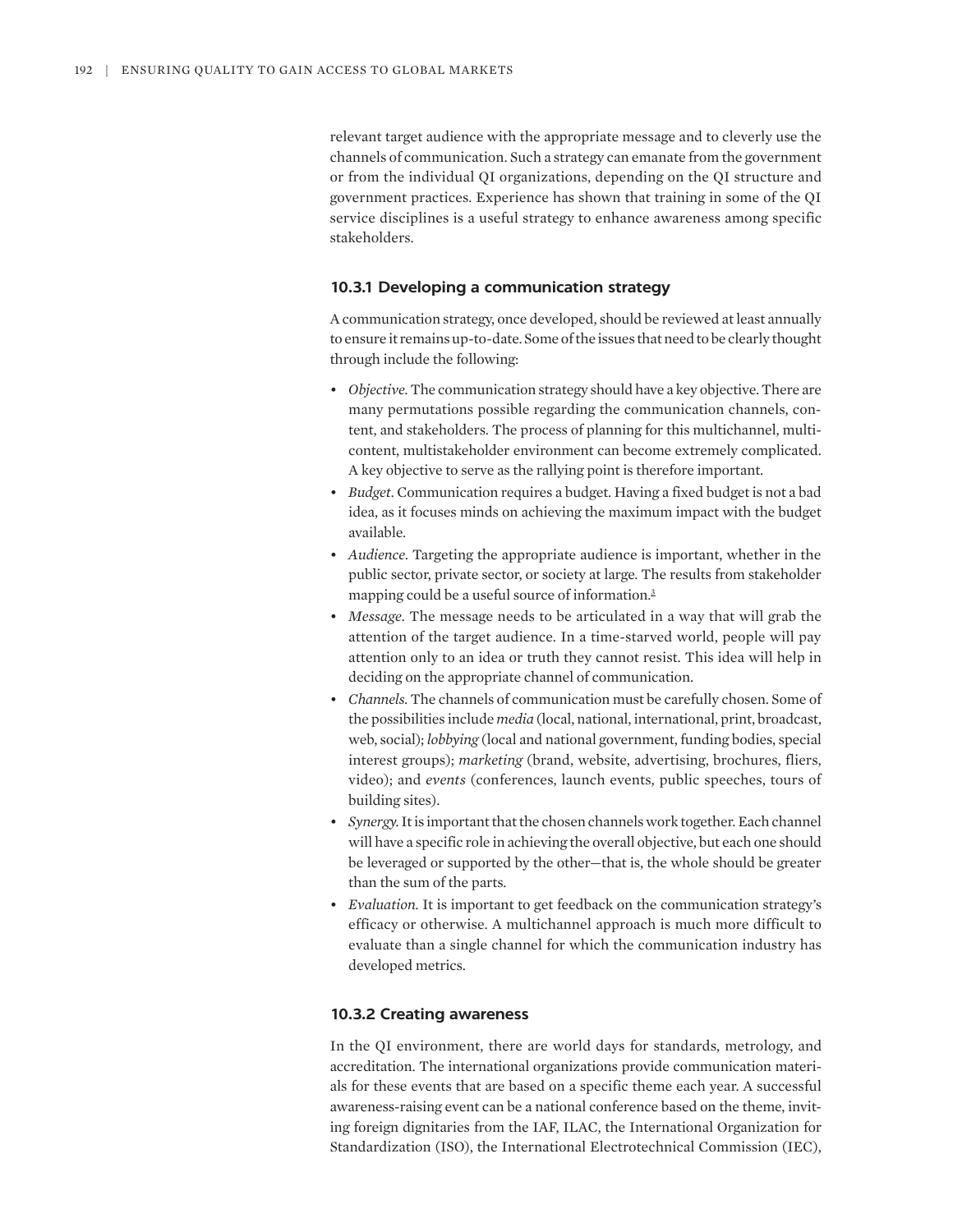the International Bureau of Weights and Measures (BIPM), or the International Organization of Legal Metrology (OIML), together with speakers from major national stakeholders. A keynote address by the relevant minister ensures that the local news media will be there in force.

If newspapers are still a major part of the communication world in the country, a weekly QI supplement that explains the need for effective and efficient use of QI services can reach the general population. Advertising on television is expensive, and if it is contemplated, the message must be carefully designed to ensure that it has impact and guides viewers to wish to seek more information. The publication of a new standard that may affect society widely may be launched at an event to which a wide variety of stakeholders are invited. The same applies to new metrology, accreditation, and conformity assessment services. New and appropriate legal metrology issues affect the consumer directly and are often the basis of good stories to use in creating awareness.

#### **10.3.3 Disseminating information**

Printed material should be developed that can be distributed in one-on-one discussions, meetings, conferences, visits, and so on. Practical guidelines for the implementation of standards and quality assurance systems in the small and medium enterprise (SME) sector help in the understanding of adopted international standards that require a specific level of knowledge not always in place in this sector.

The electronic media have become the most effective way to communicate. The importance of an effective and up-to-date website for the QI institution cannot be overemphasized. All the relevant information regarding the QI organization and its services should be available. A useful strategy is to link the websites for the bodies representing the three QI fundamentals—standards, metrology, and accreditation—in such a way that the viewer can migrate from one to another without having to do a search. The same applies to linking these with the website for the country's trade promotion organization.

#### **10.3.4 Providing training**

Technically skilled personnel are required in inspection bodies and laboratories, conducting quality management audits and accreditation assessments. In addition, manufacturers and suppliers need to be trained to implement quality management systems effectively and regulatory authorities to conduct riskbased market surveillance.

It is frequently QI organizations that have to provide such training. The appropriate training and technical support material has to be developed. The trainers have to be carefully selected; not everyone who is a skilled and knowledgeable technical person is a good trainer. It is useful to establish more technical training as a joint venture between the QI organization and a tertiary education institution such as a technical college. One provides the training expertise, the other the technical expertise. Registration schemes based on training and on-site evaluations for quality system auditors and assessors have to be established in line with international practices.

Anecdotal evidence would suggest that an effective training program for private industry frequently results in further conformity assessment business for the QI service provider. The multinational QI service providers are a good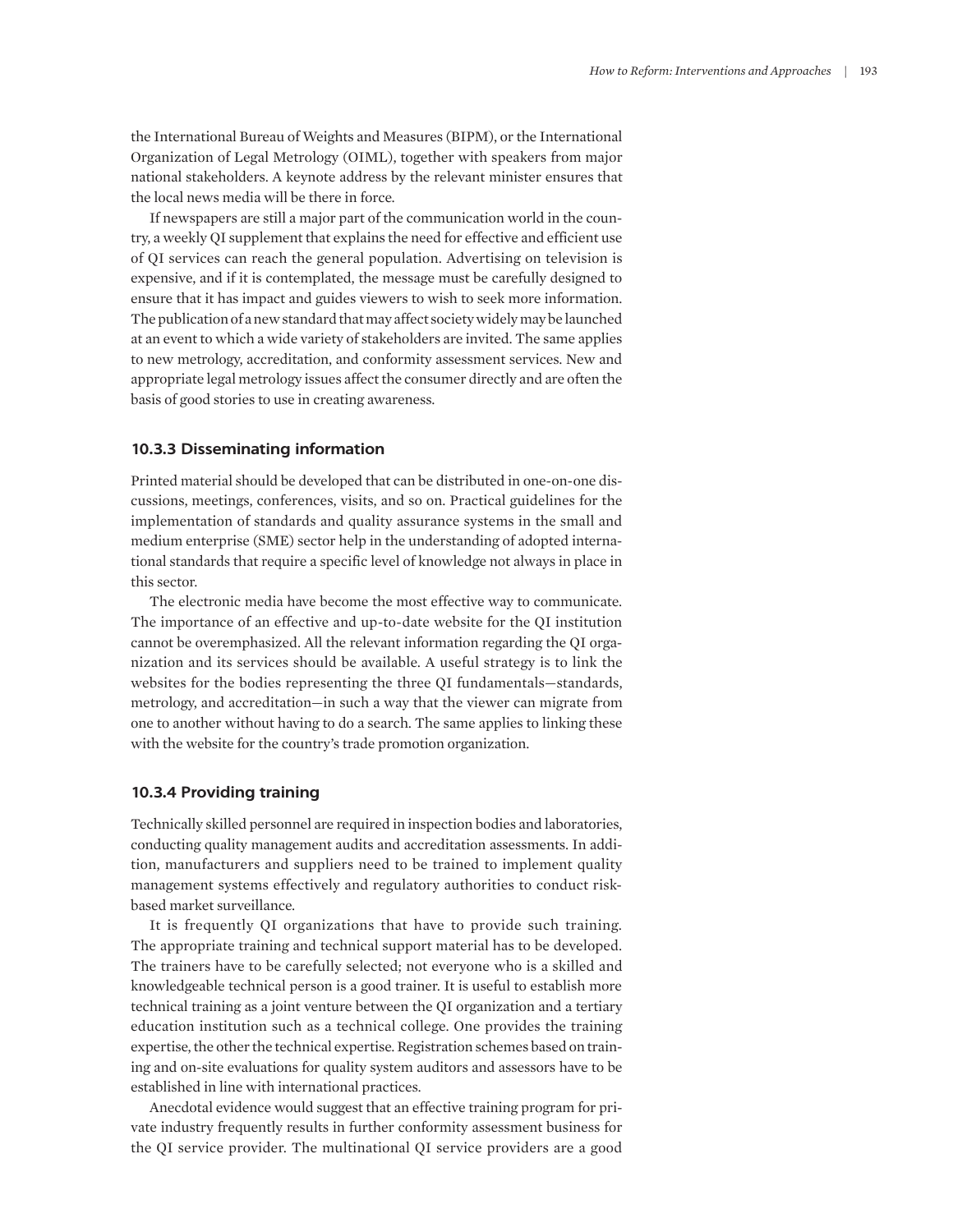example of this approach. The one issue that needs to be carefully considered is that such training must not become consultancy, which is a conflict of interest with the provision of conformity assessment services and which would result in the denial of accreditation.

# **10.4 DEVELOPING STANDARDIZATION FOR COMPETITIVENESS**

This topic has two elements: One is the development of standards and their implementation to enhance the competitiveness of the local industry. The other—and the more likely scenario for low- and middle-income countries—is the enhancement of local industry's capacity to comply with the standards, including the technical regulations, of the more developed markets to render them more competitive in the home market as well as for exports.

Standards can support local industry competitiveness, in both respects, as follows:

- International standards describe the product requirements for international markets. National standardization can support their implementation by translating the international standards into the local language, reducing the standards' coverage and complexity to the product processing level of the country, incorporating local specificities (such as those requested by technical regulations), and developing guidelines and other products that support the implementation of the standards. The same applies to management system standards such as ISO 9001 ("Quality Management Systems— Requirements"); ISO 22000 ("Food Safety Management Systems— Requirements for Any Organization in the Food Chain"); hazard analysis and critical control points (HACCP); and others.
- National standards could describe the quality requirements for community products in local markets or for native products in local and international markets.
- National standards or guidelines could describe processes and methods to be followed to support the compliance of products with international standards.
- National standards or guidelines could describe processes and methods to increase productivity.
- National standards could support innovation (see section 10.10).
- International and national standards should be used as a basis for technical regulation, hence reducing inconsistencies and duplication between the voluntary system and the state-regulated system.

#### **10.4.1 New standards and competitiveness**

When establishing a standardization system, a low- or middle-income country's first priority is usually to publish the standards that are going to be used as the basis for technical regulations. That is also the driver for the development of regional standards, because technical regulations are the most frequent nontariff trade barriers to deal with. These national and regional standards are, more often than not, adoptions of international standards in compliance with the WTO TBT Agreement requirements, albeit with small variations to deal with local peculiarities.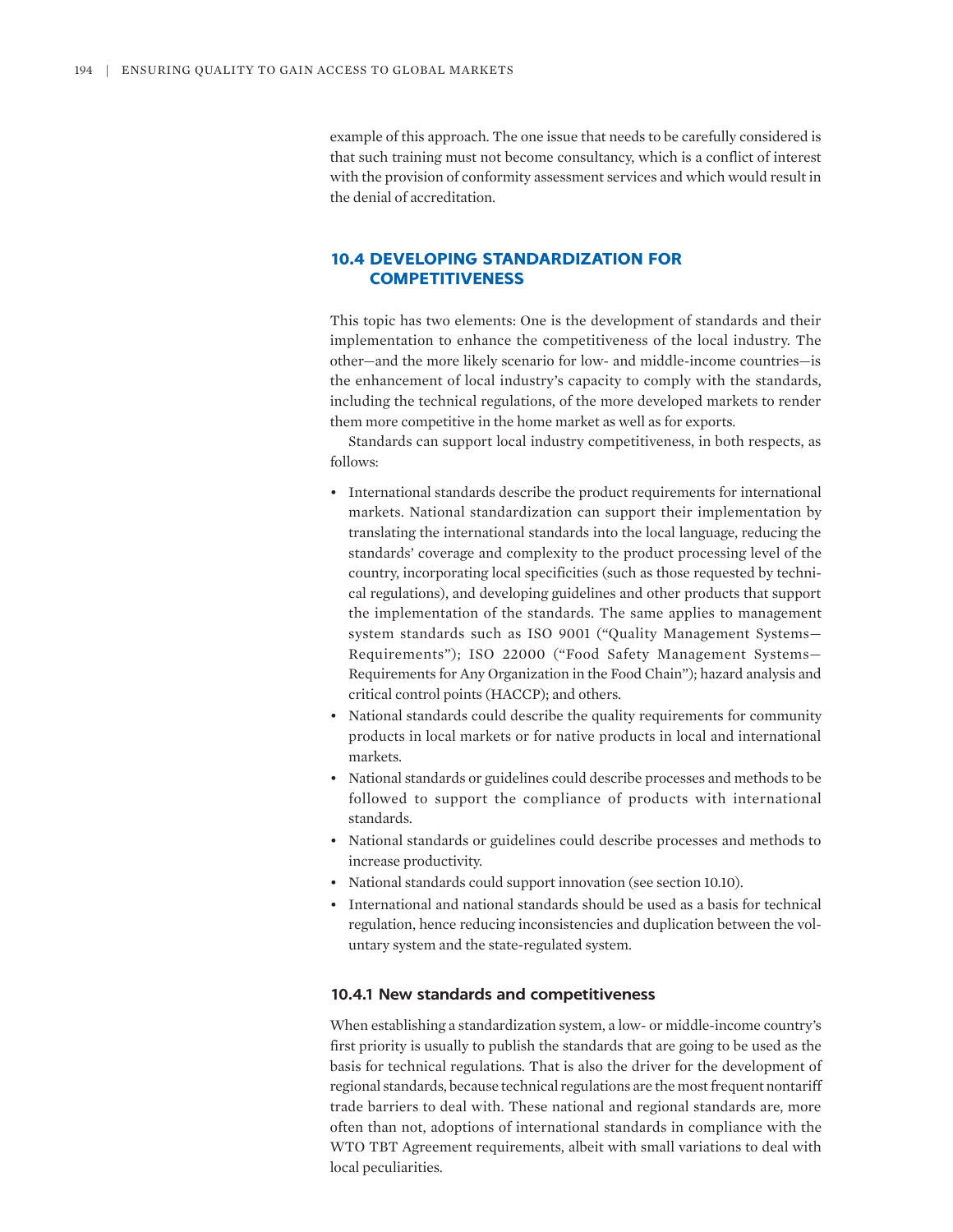Once this need has been satisfied to a large degree, the question then surfaces: What next? Can a low- or middle-income country develop an indigenous national standard for local products that is then recognized at the international level to give the local industry a competitive advantage, even for a short time? The standardization system realities would suggest that this scenario would be unlikely. The "making" of public standards recognized at the international level is controlled by the standards-making countries, and less so by low- and middle-income countries.

There are obvious exceptions, where indigenous standards that have been developed for purely local products have gained relevance in regional markets for example, cassava, quinoa, Caribbean hot sauce, and other products in some African and South American countries. However, although more than 75 percent of ISO members are from low- and middle- income countries,the countries that hold the secretariats of the 246 active ISO technical committees (subcommittees are excluded from this data set) are dominated by the major industrialized countries. 4 Particularly, China, France, Germany, Japan, the United Kingdom, and the United States collectively control nearly 70 percent of the ISO technical committees (figure 10.2).

The second question under this "What next?" scenario is whether the NSB should adopt and publish the international or regional standards that will support innovative industries and foster higher productivity (see also section 10.9). These could be the standards published for quality management systems or emerging technologies, or they could be standards dealing with social issues such as environmental management, workplace safety—the list can go on and depends on the country realities and demands.

The answer depends to some extent on the language issue. International standards, such as those from the ISO and IEC, are usually available only in

#### **FIGURE 10.2**





*Source:* World Bank, from ISO 2017 data. *Note:* ISO = International Organization for Standardization.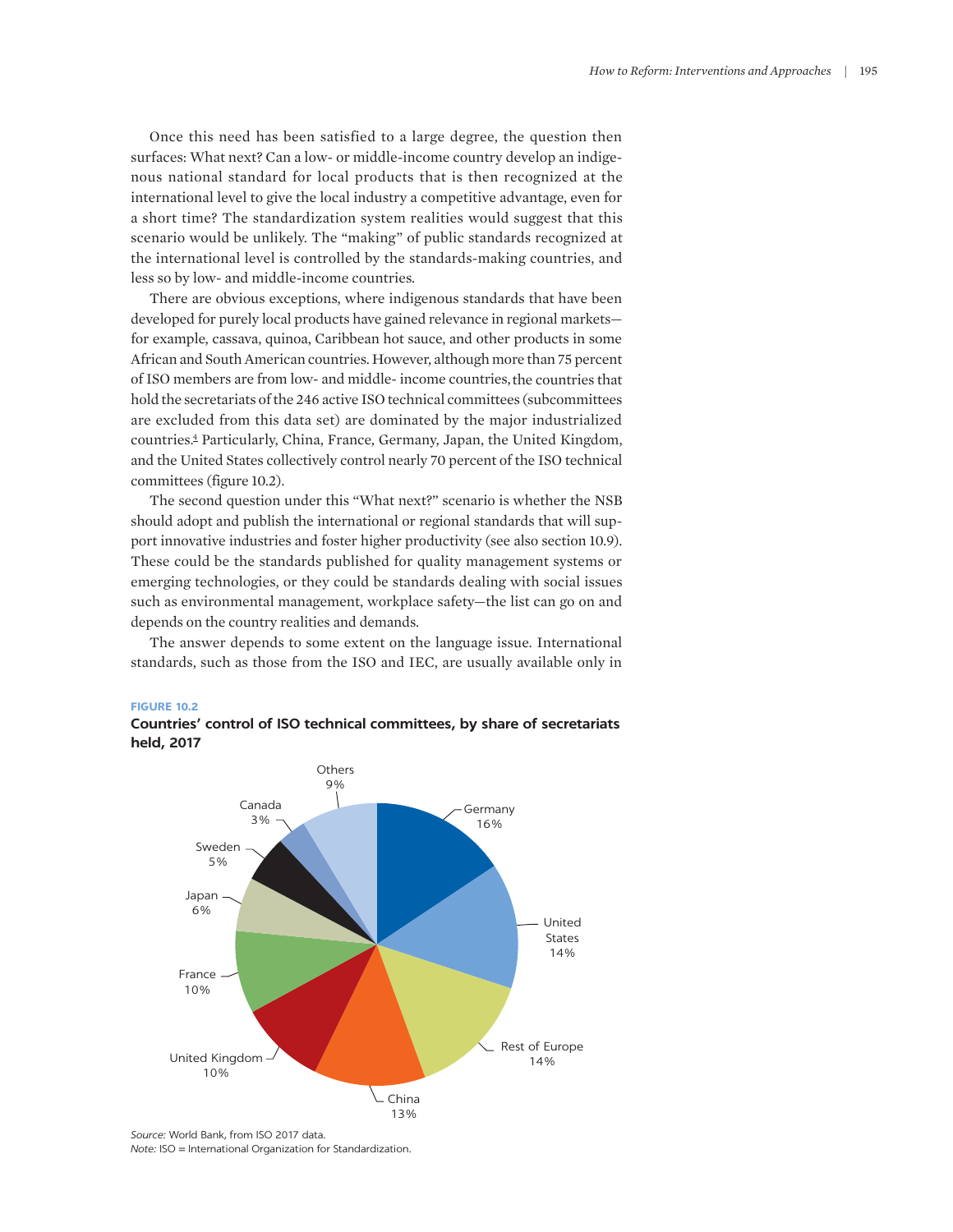English and French. The same applies to the private standards used in trade. ISO and IEC standards used to be available in Russian as well, but since the demise of the Soviet Union, they no longer are. Local entrepreneurs such as SMEs are not always well versed in these languages. Therefore, it is useful, if such standards are adopted as the national standard, to make them available in the local language. If English or French is well understood, the ISO and IEC standards may even be adopted as national standards in their original language but offered at a lower price to make them more accessible for the SME sector.

# **10.4.2 Compliance with standards to enhance industry competitiveness**

Standards and their mandatory counterpart, technical regulations, are pervasive, affecting economic operators throughout the production chain within the company as well as in national and global value chains. Any company wishing to place products or services on the market or trying to export will encounter them. Figure 10.3 shows just how pervasive technical regulations are in trade in intermediate and final goods in various parts of the world.

#### *Capacities for compliance*

If a manufacturer wishes to export, the important question is what the quality requirements are. It matters little to the manufacturer whether the requirements are contained in a technical regulation set by government; based on a national, regional, or international standard; or contained in a private standard with the concomitant certification providing access to the target market. The challenge is to meet the requirements.







#### *Source:* ITC 2016.

*Note:* The "coverage ratio" is the share of trade subject to at least one technical regulation. The 2014 dataset used covered 53 economies, as reported by Franssen and Solleder (2016). The sample of "developed economies" included 25 European Union economies (treated as one economy, owing to identical trade regulations); Hong Kong SAR, China; Israel; and Japan. The sample of "Asia-Pacific (developing)" economies included Afghanistan, China, India, Nepal, Pakistan, the Philippines, and Sri Lanka.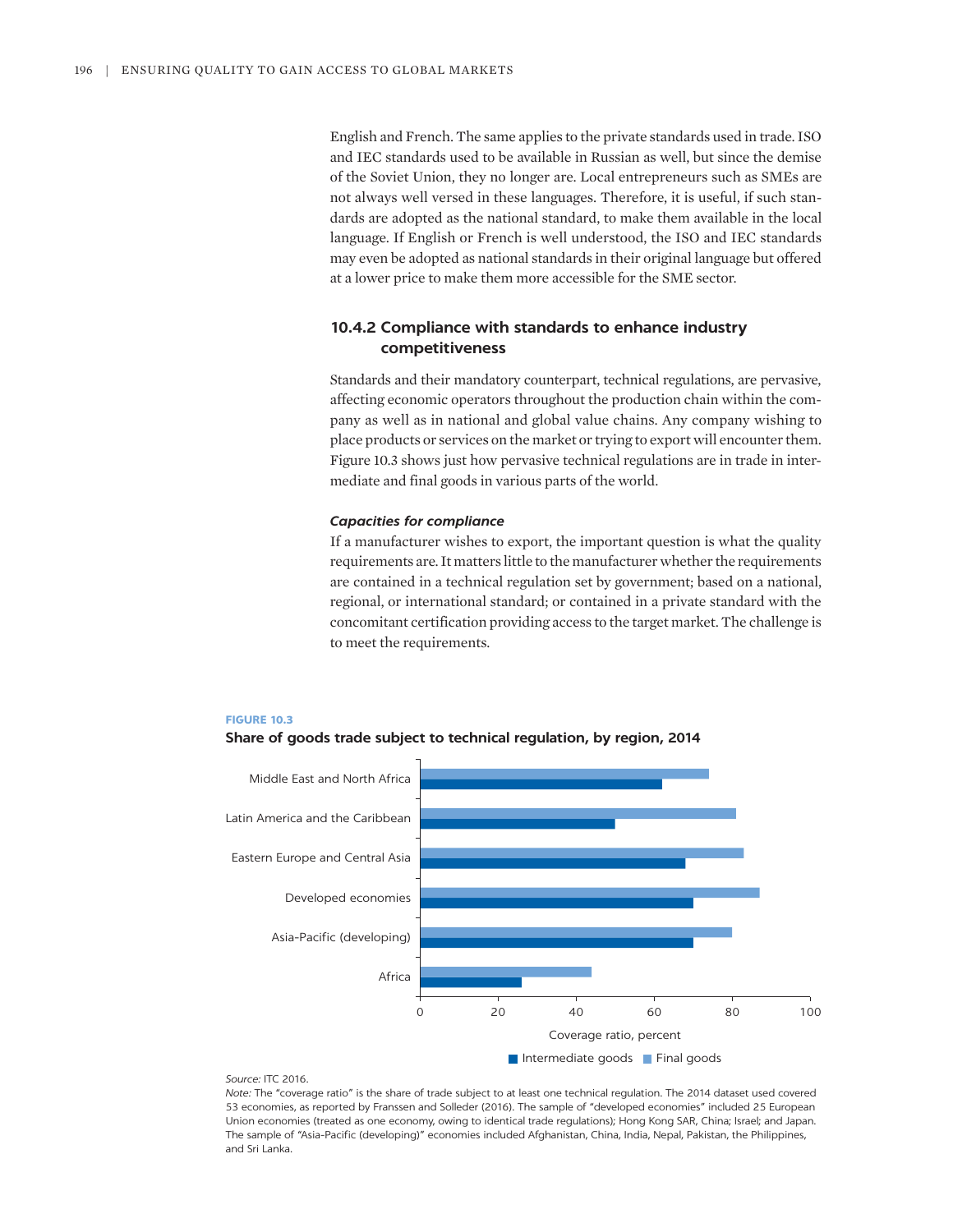Smaller and less productive firms find it harder to cover fixed costs to comply with standards and regulations. The same requirement represents a bigger obstacle to a low- and middle-income country's small firms, which are likely to have lower capacity to comply. The International Trade Centre (ITC) has found that when the frequency of regulatory or procedural trade obstacles increases by 10 percent, the value of exports decreases by 1.6 percent for large firms and by 3.2 percent for small firms (ITC 2016).

## *Impact of private standards*

Private standards mainly aim at environmental conservation, ensuring food safety, protecting social and human rights, or promoting good agricultural and manufacturing practices (see also module 3: Standards, section 3.3).

New research, based on 180 private sector standards worldwide, indicates that strong positive connections exist between the number of voluntary standards operating in a country and its gross domestic product (GDP), institutional quality, and logistics performance (ITC 2016). A country's SME competitiveness is also a strong predictor of standards' availability.

Among the factors influencing competitiveness (such as firm-level capabilities, immediate business environment, and national environment), firmlevel capability is the variable most strongly associated with the number of standards operating in a country (ITC 2016). A 1.0 unit increase in the ITC firm-level capabilities score (on a range of 0–100) is associated with a 0.4 unit increase in the number of available standards (figure 10.4). The other two factors are not influenced meaningfully by the number of standards operating in the country.

Considering this high level of interdependence, the question is what comes first: the private standards operating in the country or the higher level of competitiveness of the SME sector? Certification bodies operate as commercial entities and choose the locations for their business operations based on where they can make a profit. This will happen only if the economy has a sufficient number of potential clients; that is, the competitiveness has to be established first. In general, one or two progressive companies in a low- or middle-income country may obtain certification from abroad, after which a market may develop, enticing the certification organization to set up shop in that country.

#### **FIGURE 10.4**

# **Influence of standards availability on factors in country competitiveness**



*Source:* ITC 2016. ©International Trade Centre. Reproduced with permission from ITC, further permission required for reuse.

*Note:* Coefficients are based on a linear model explaining standards availability, controlling for GDP and income level (the only coefficients significant at the 10-percent level).

a. A 1.0 unit increase in the firm-level capabilities score (on a range of 0–100) is associated with a 0.4 unit increase in the number of available standards in a country.

b. Neither the immediate business environment nor the national environment is influenced significantly by the number of available standards in a country.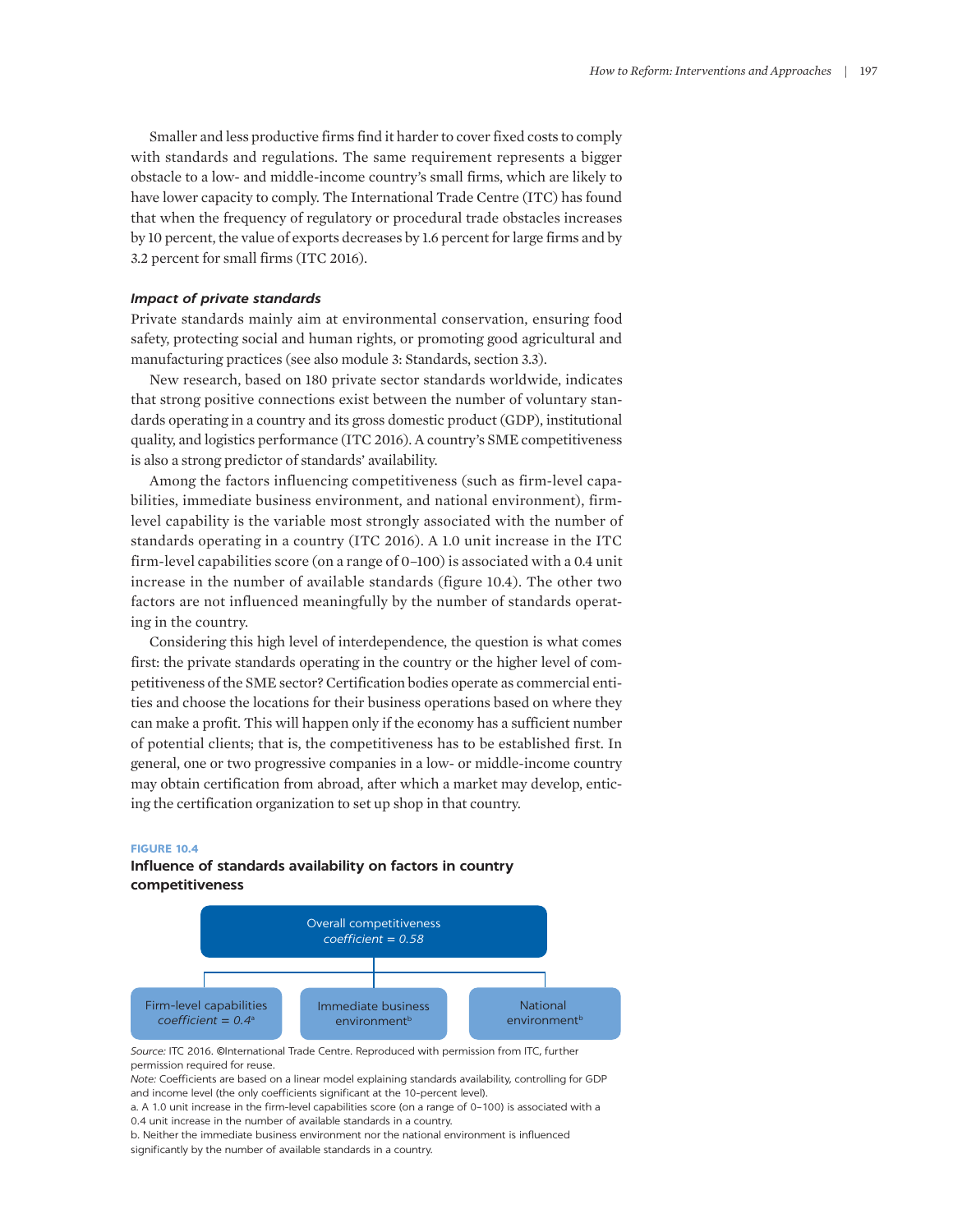#### *Advantages of global value chains*

The ITC research indicates that compliance costs are lower for the more competitive economic operators, especially when they can become involved in global value chains (ITC 2016). When standards are set by companies, producers and other stakeholders (such as buyers in the supply chain) are more likely to share implementation and certification costs. This evidence suggests that when lead firms set standards, they are more likely to help defray some of the compliance costs that otherwise would be borne entirely by suppliers.

Accessing global value chains, however, is easier said than done (see module 2: The Importance of QI Reform and Demand Assessment, section 2.2.5). Lead firms have an incentive to look for the most suitable suppliers before entering into commercial relationships with them. Therefore, SMEs must be competitive to integrate successfully into such chains.

In view of this situation, during the initial QI reform period, SMEs will likely need some support through training, awareness raising, or financial levers such as tax breaks if they are to comply with the more stringent standards. Otherwise, there is a risk of pushing entire SME clusters out of the market. For more information on how to help SMEs meet higher standards, see section 10.9 of this module ("Enabling a Higher Quality of Domestic Products to Meet Standards").

#### *Standards for enhancing the competitiveness of economic operators*

To make standards work for trade and to reap the maximum benefits from trade opportunities, policy makers may focus on five areas:

- *Make information on standards and technical regulations accessible to firms.* Information on standards and technical regulations operating in target markets is not always easy to obtain. It is especially the SME sector, with limited capacity in this regard, that is most helpless. An effective standards information center and WTO TBT Inquiry Point are a good start.
- *Encourage and enable firms to adopt standards and comply with technical regulations.* Support in the form of technical consultancy and financial assistance (bonus system or subsidized fees) are avenues to explore.
- *Invest in quality assurance services.* The QI services must be available and affordable. They need to be internationally recognized.
- *Improve governance at home to facilitate border crossing.* This is a major challenge because the technical regulation regimes of many countries are fragmented, and costly overlaps are common. A common technical regulation framework, compliant with international good regulatory practices and acceptable to main trading partners, is an absolute necessity to enhance the competitiveness of local economic operators, especially in the SME sector (see section 10.2.4 above).
- *Leverage international mechanisms that facilitate trade.* These are bilateral and multilateral recognition agreements to get trading partners to accept national QI service outputs (see module 7: Technical Regulation, section 7.5.2, regarding technical regulations; and module 5: Accreditation, section 5.5.1, regarding accreditation systems).

Trade promotion organizations (TPOs) are likely to play a key role in such an action plan, notably because they are active in the technical infrastructure relevant for standards and regulations in many countries (ISO and ITC 2010).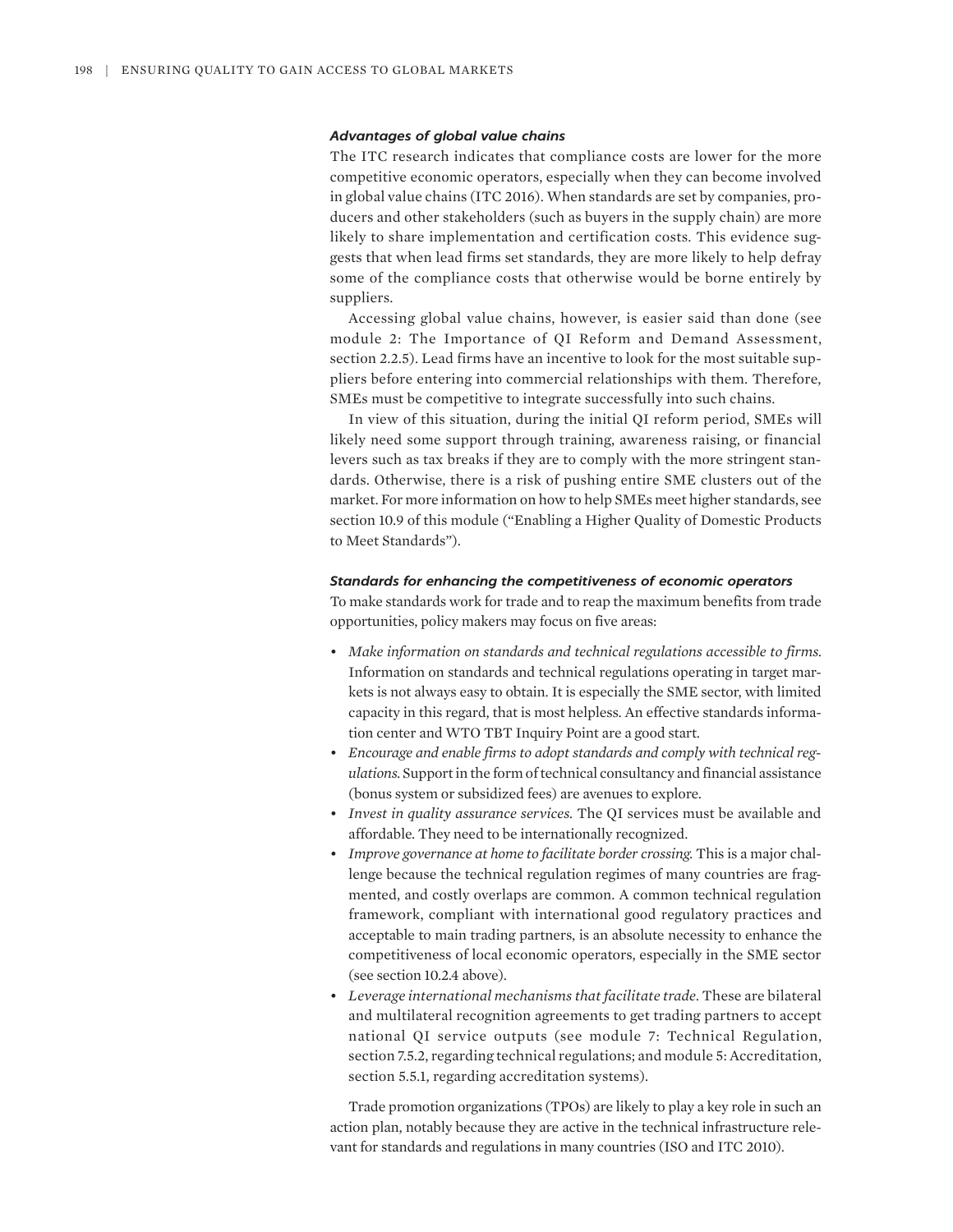# **10.5 STRENGTHENING METROLOGY AND ACCREDITATION**

Metrology is highly technical, whereas accreditation is a more administrative type of operation. Both require highly skilled personnel and the implementation of formal quality management systems.

## **10.5.1 Metrology**

It is an expensive and technologically demanding exercise to establish a national metrology system. At the top of the system, as a rule, is a national metrology institute (NMI) that is legally empowered to establish and maintain the national measurement standards, and thus (a) ensures their traceability to international measurement units, and (b) guarantees the dissemination of the measurement units to private and state institutions. Even if the NMI decentralizes its tasks, it remains accountable for the metrology system of the country; and in this case, the monitoring of the designated institutes now responsible for the various national measurement standards will place special demands on the umbrella organization.

The process of establishing a viable and internationally recognized metrology system consists of a number of essential elements, including the following:

- *Informed knowledge of the country's economy-related metrology needs* as well as regulatory-related demands in terms of measuring equipment subject fields and accuracy classes
- *Demonstrated relationship of the national measurement standards to the international measurement units* through accreditation mechanisms and ultimately through the determination of the country's calibration and metrology capabilities (CMCs)
- *Ensuring of the traceability chain* from the national measurement standards to state metrology systems (for example, legal metrology) and the private sector through appropriate calibration systems
- *Integration into international and regional metrology organizational structures,* their expert committees, and interlaboratory comparison schemes as a mechanism for knowledge transfer and establishing the country's position as trustworthy regarding metrology

The development trajectory of a national metrology system can be usefully characterized as a basic stage, which develops into an advanced stage, ultimately culminating in a mature stage, as follows:

- *In the basic stage,* capacity is available in terms of a small range of equipment for measurements such as mass, length, volume, temperature, and pressure used in everyday activities in basic manufacturing, in processing plants, and in legal metrology.
- *In the advanced stage,* the range of equipment is extended as defined through economywide surveys and sectoral benchmarking at the international level, resulting in more sophistication, higher accuracy classes, and a broader scope of measurements.
- *In the mature stage,* high-level laboratory capacity is available to support the innovative sector of the country while maintaining the basic- and advancedstage gains.

The metrology system of many low- and middle-income economies would probably hover somewhere between the basic and advanced stages.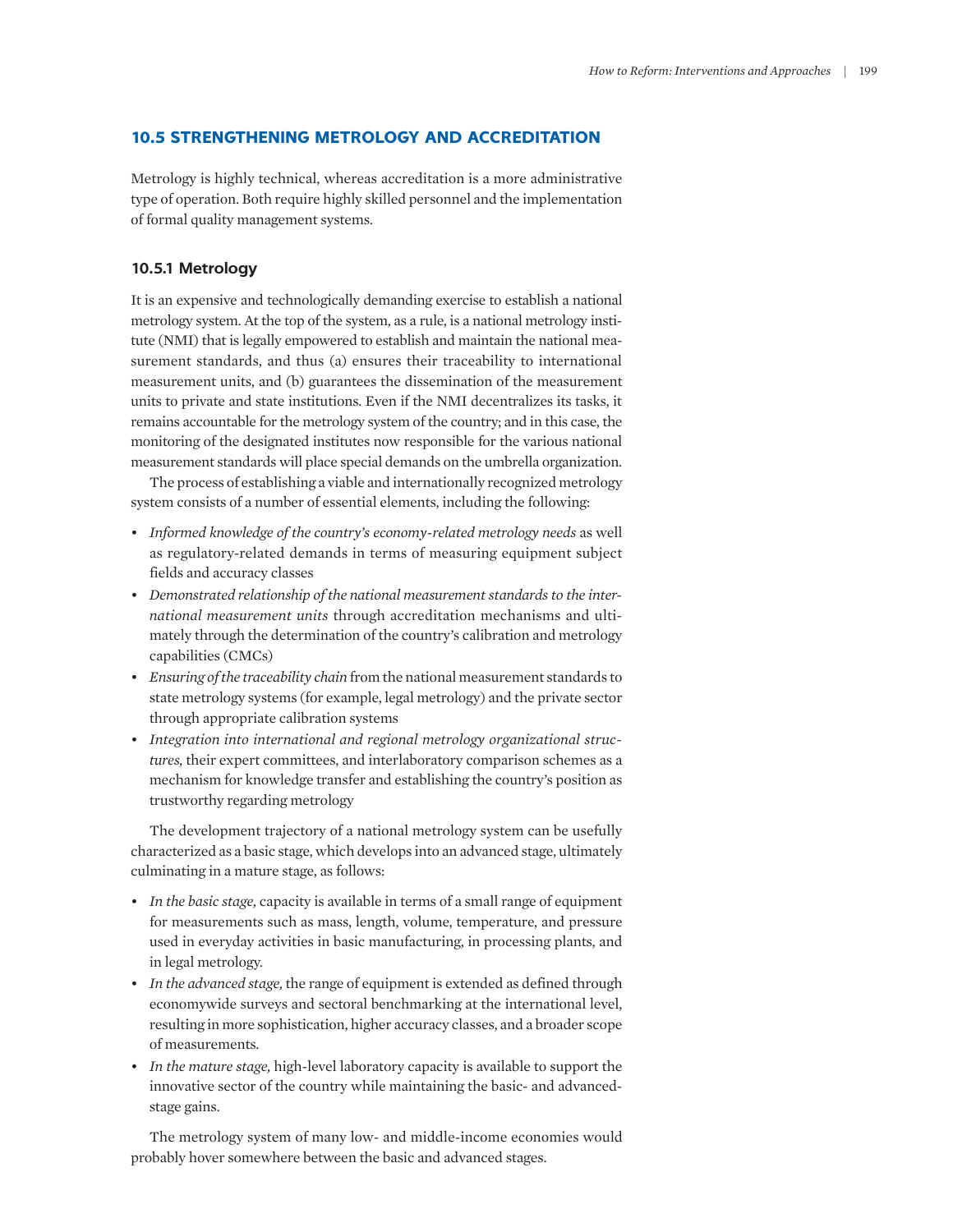Establishing even the basic metrology system is a long-term endeavor. Major challenges include the availability of appropriate laboratory space complete with the necessary environmental controls, the appointment and training of skilled metrologists, the sourcing and commissioning of measurement equipment, the establishment of a quality management system, and interlaboratory comparisons of the measuring equipment or alternatively the calibration thereof at an advanced NMI. A cooperation or twinning agreement between the fledgling NMI and an advanced NMI in another country is a profitable approach. Advanced and mature NMIs are generally ready to share their knowledge; for example, metrologists can be trained or attached to gain practical experience, and measuring equipment can be calibrated.

In the advanced stage, cooperation agreements between NMIs are equally valid. The focus, however, shifts to collaborative research projects and the development of more effective or more accurate measurement equipment and processes. As a mature NMI, the organization becomes the twinning partner of newly established NMIs. Most development projects will focus on establishing NMIs and supporting their quest to establish the first basic national measurement standards and initiate the calibration system. A few long-term projects may even take the NMI into the advanced stage.

A major challenge for development projects is the propensity of leading experts to replicate the high levels of accuracy they are accustomed to in their own institutes, not realizing that it is not needed by the low- or middle-income country and that the capacity to maintain such high levels of accuracy is frequently beyond the capabilities of the recipient country. This leads only to frustration and eventually the collapse of the established technical infrastructure.

By the same token, it is of vital importance that the technical capacity to maintain the newly acquired national measurement standards is established at the same time as getting the NMI off the ground. Failure to do so will eventually lead to the sad situation that the national measurement standards are no longer operational or properly calibrated—in other words, no longer useful.

# **10.5.2 Accreditation**

A newly established accreditation body, whether at the national or regional level, faces a number of challenges:

- *Managing the start-up financing* (subsidies) in the first few years before its business has expanded to the point where the income from accreditation services covers costs
- *Finding lead assessors, system assessors, and technical assessors* with the relevant technical backgrounds who have been properly trained in accreditation processes and who have been evaluated in this respect and registered
- *Developing and fully implementing the quality management documentation* of the accreditation body, compliant with ISO/IEC 17011 ("Conformity Assessment—Requirements for Accreditation Bodies Accrediting Conformity Assessment Bodies")
- *Designing and populating the website with all the relevant information* so that organizations seeking accreditation can prepare themselves properly and stakeholders seeking information on accredited organizations and their scopes can be informed fully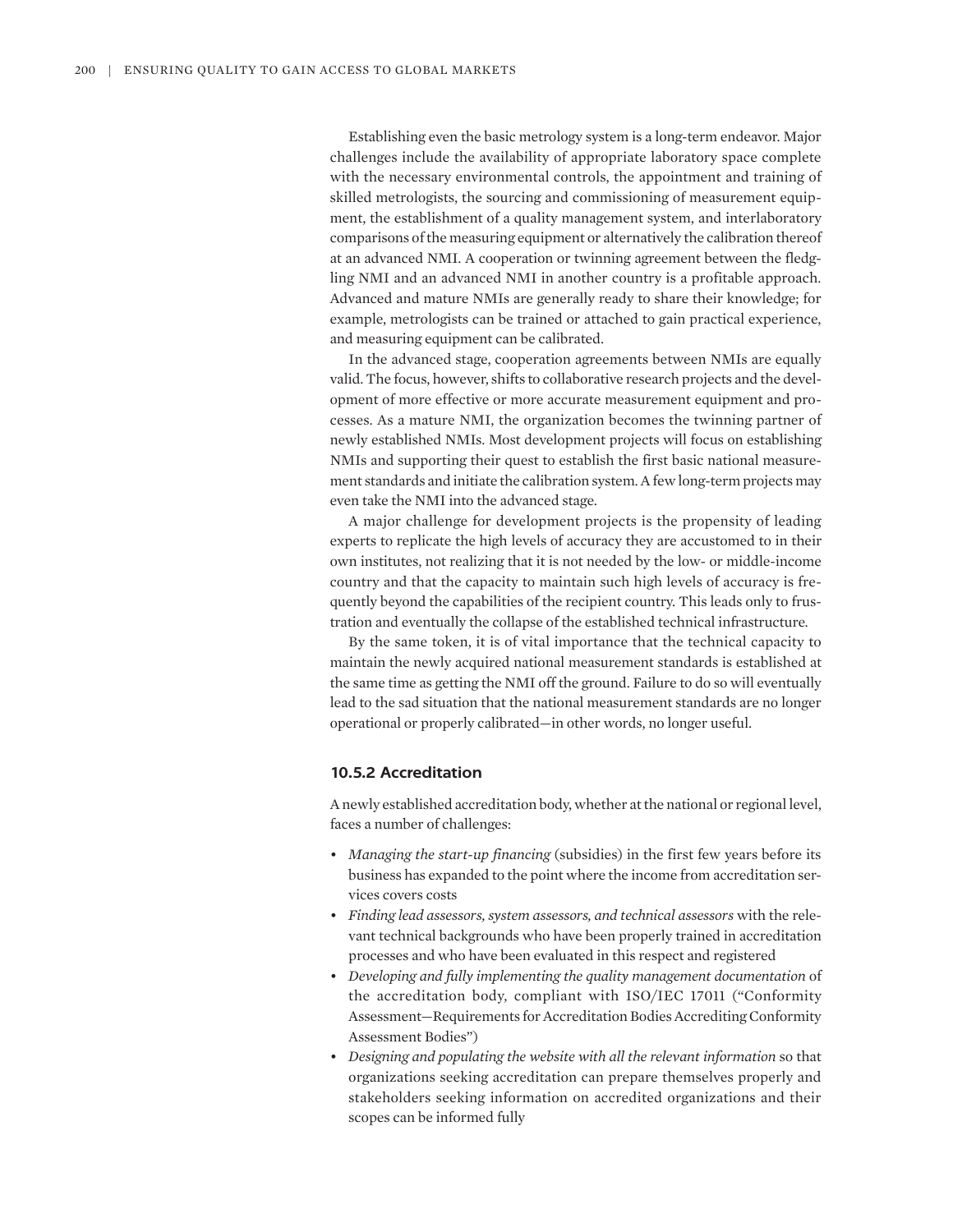- *Gaining customers before it is internationally recognized* as a signatory of the ILAC and IAF multilateral recognition arrangements (potential customers are looking for an internationally recognized accreditation certificate)
- *Managing the process of becoming a signatory* to the ILAC and IAF multilateral recognition arrangements through peer reviews

This is a steep learning curve, and although it is possible for an accreditation body to deal with these challenges on its own, this will take quite a few years. Support from development partners that are well versed in accreditation matters is recommended because this can speed up the process appreciably and helps avoid costly and time-consuming mistakes. The development partner will be able to train assessors and monitor their performance, provide consultancy on developing and implementing the quality management system, assess the performance level and state of implementation of the elements required for international recognition, and conduct risk assessments to highlight deficiencies that may require political intervention.

Entering into a "twinning arrangement" with a more experienced accreditation body that has already been internationally recognized is a possibility that should be explored (see also module 5: Accreditation, section 5.6.3). The twinning partner not only provides information on proven systems, but also supports operations in a meaningful way. Assessments will be conducted by a team from both organizations, and a joint accreditation certificate may be issued. This gives the accredited organization a recognized certificate and helps the newly established accreditation body gain practical experience and a track record before it is peer-reviewed for international recognition.

Regarding financing, the setup and start-up phases would have to be financed by the government or a similar authority. In most cases, these financing arrangements would have to cover at least the years until international recognition is attained. To determine the fee structure, benchmarking against an accreditation body in a country of similar economic power provides good information. With this information, together with an understanding of the number of potential clients and the capacities of the accreditation body, the expected income can be deduced and a break-even point ascertained.

Of crucial significance is the understanding that initial assessments will generate a much higher income than the income from annual monitoring once organizations have been accredited. This results in much lower turnover after a few years, once the bulk of potential clients have been accredited. Developing new accreditation services (that is, for sectors not included in the start-up phase) can alleviate this to some extent.<sup>5</sup>

Becoming a signatory of the ILAC and IAF multilateral recognition arrangements is the final step for achieving international recognition. Anecdotal evidence suggests that this process can take five to seven years. The application process is well defined and includes a peer evaluation by teams established by ILAC and the IAF or a recognized regional cooperation body. The peer evaluation will include the witnessing of an actual assessment without the "twinning partner." The development partner will be able to conduct a pre-peer assessment evaluation, thereby highlighting last-minute issues that need correction.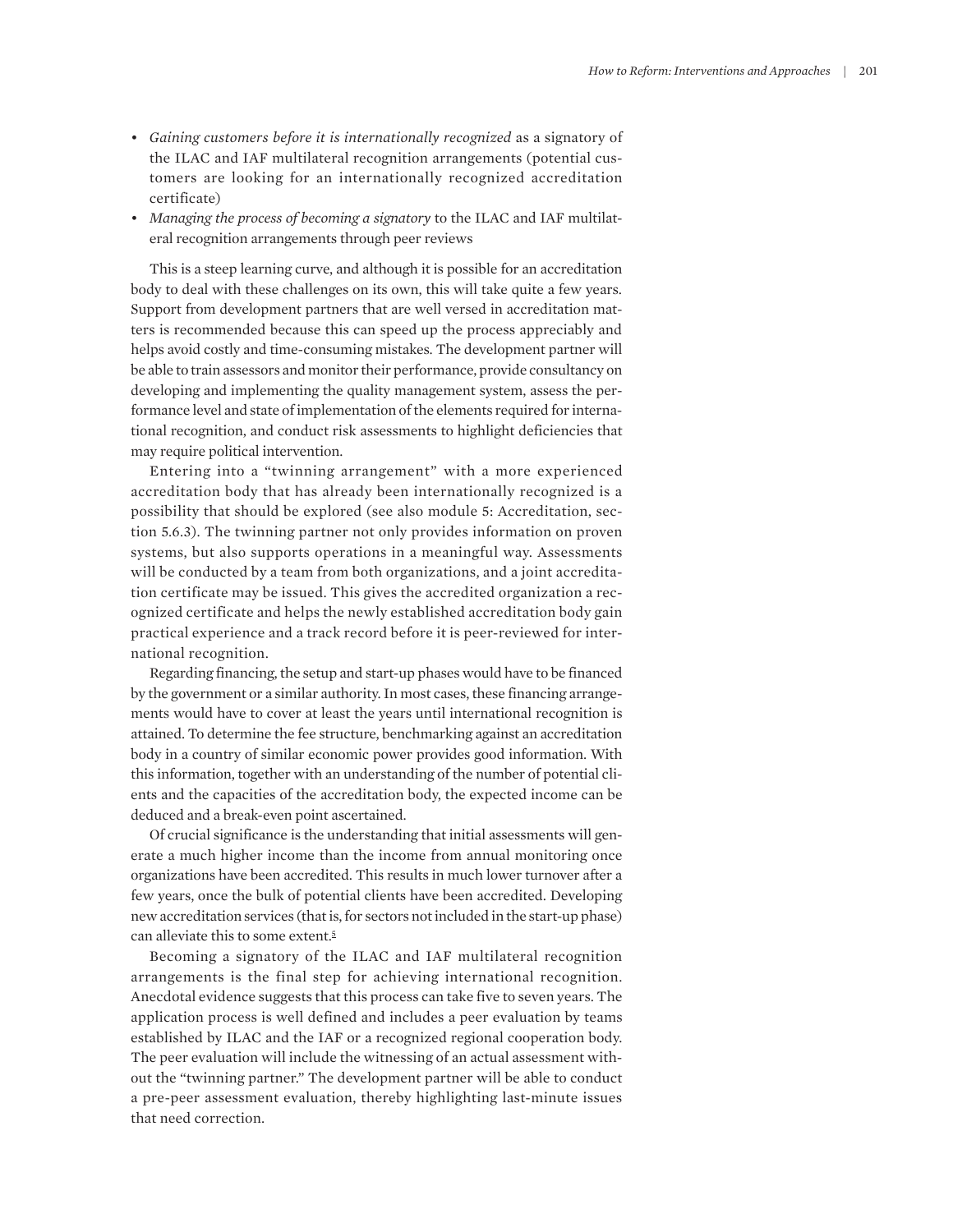# **10.6 SPECIAL CONSIDERATIONS FOR QI DEVELOPMENT PROJECTS**

Whereas standards bodies and metrology institutes may require a certain basic infrastructure and operational systems before any specifics can be accommodated, this is generally not the case for conformity assessment service providers such as inspection bodies, test laboratories, and certification bodies. The scope of their services needs to be clearly defined before any capacity building or even their establishment is planned. The scope will be determined by the demonstrable needs of the country to support the private sector or the regulatory authorities (see module 2: The Importance of QI Reform and Demand Assessment). Some of the issues that need to be considered for developing capacity in this area are discussed below.

#### **10.6.1 Whether to establish national or regional QI institutions**

The establishment of full-fledged national QI institutions requires considerable investment and ties up resources on a long-term basis. For smaller low- and middle-income countries with limited financial means and a relatively modest demand for QI services, this may be neither feasible nor useful. Instead, the common use of a regional QI service provider may be the better approach. For an initial estimation of the extent to which QI capacities could be established at a regional level, it is useful to consider a clustering of QI services in terms of "cost" and "demand" criteria (Miesner 2009).

Figure 10.5 provides a conceptual picture of a region's QI services landscape, with the cost of the services on the vertical axis and the demand for such services on the horizontal axis. Smaller countries in the region may decide that the higher cost of establishing services such as scientific metrology is beyond their resource capabilities, in which case a regional structure would make sense. On the other hand, even a costly service such as calibration, because of the frequent uptake of such services, may warrant the cost of establishing such a service at the national level.

Hence, figure 10.5 indicates that even the smallest country should establish legal metrology and information services. For the implementation of legal metrology measures, a local presence is required. Legal metrology is a sovereign task of the state. This is also an area where the positive impact of even rudimentary (that is, cost-effective) measures will rapidly be felt by consumers. As for information systems, we are living in the information age. A well-designed standards information system will connect the country with international systems, thereby providing local industry and authorities with vital information on international standards and technical regulation information.

The areas of product testing and calibration contain a wide range of possible services that prevent a clear allocation, but inspection and testing for technical regulations (a high-demand area) may have to be provided for at the national level. High-end calibration and accreditation, on the other hand, are lowdemand or low-frequency, high-cost services that are prime candidates for a regional approach. Before coming to a conclusion for a specific region, real data should be factored into the evaluation.

System certification is an area that shows a wide spread of cost versus demand or frequency. Establishing certification services such as Global G.A.P. (Good Agricultural Practice) or Forest Stewardship Council (FSC) are expensive, and the demand may not be that high at the national level; hence, a regional approach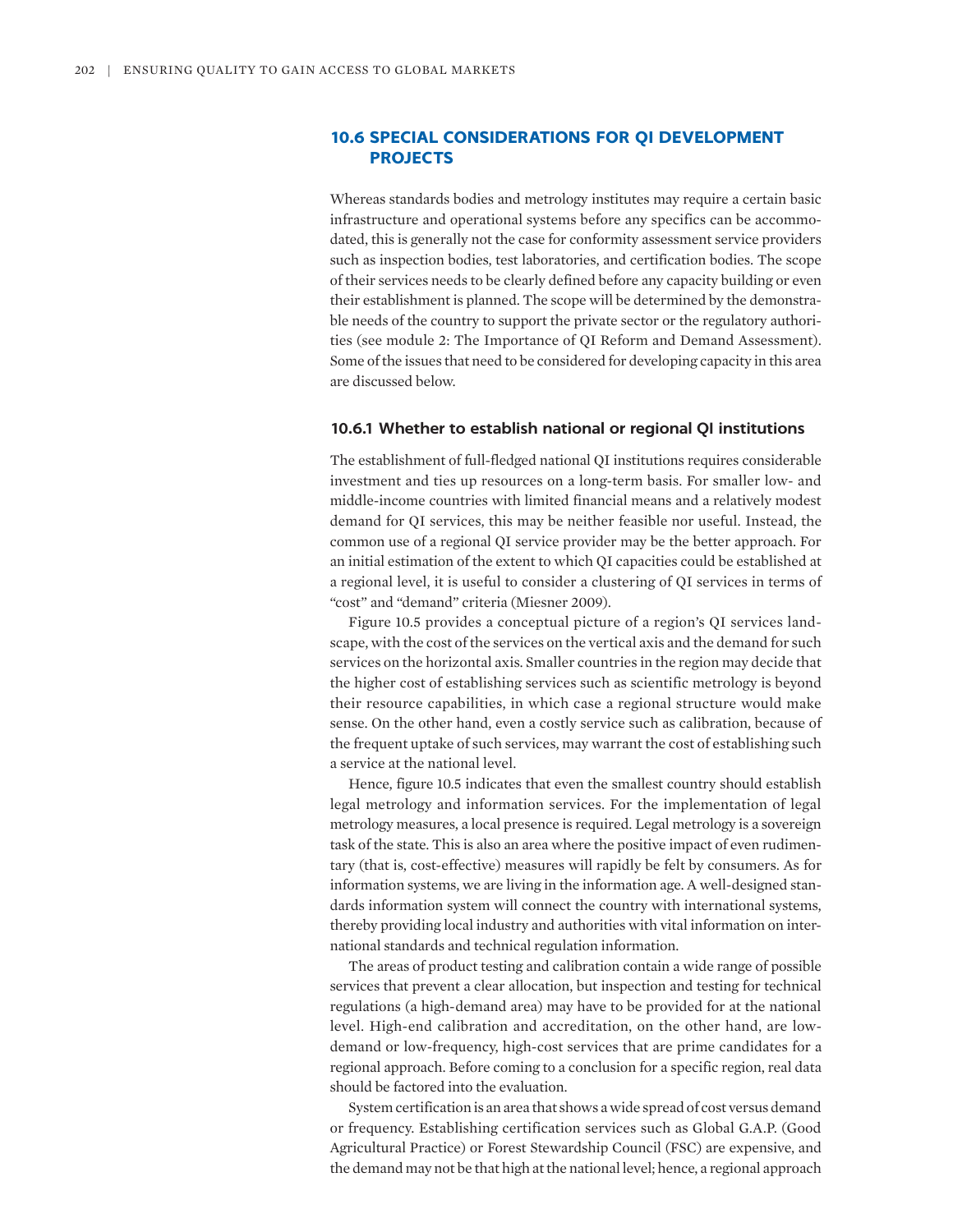#### **FIGURE 10.5**

**Clustering of QI services by cost and demand**



*Source:* Adapted from Miesner 2009. ©National Metrology Institute of Germany (PTB). Reproduced with permission from PTB; further permission required for reuse. *Note:* QI = quality infrastructure.

may be indicated. On the other hand, ISO 9000 ("Quality Management System" series) type certification would be of great benefit to the SME sector. Establishing a local certification service would better serve this important sector, owing to lower costs, language issues, and better knowledge regarding local conditions.

Cost and demand are not the only aspects to be considered in deciding whether to establish regional or national QI institutions. Other aspects that could play a role include the proximity of service delivery to where it is needed, strategic interests, financial sustainability, availability of technical expertise, transportation logistics and rapid customs clearance for test sample movements, and national sensitivities. The last should not be dismissed out of hand; it may be that they are important to the recipient countries. A proper business case should be developed that carefully considers all of these before any national or regional organization is established.

#### **10.6.2 Whether to support one organization or multiple ones**

During the planning stage of development projects, it needs to be decided whether the capacity building will target only one organization or whether a whole group should become beneficiaries. This can be analogized to a balanced or unbalanced strategy. In the case of a central laboratory required for the testing of food products for the European Union (EU) market, for example, only one such laboratory is required in a low- or middle-income country, and the development project can be focused on that specific laboratory. If broad-based support for the domestic economy is required, it may be advisable to support the whole network of QI.

For example, if calibration laboratories should be the beneficiaries, it may be far more profitable for the country if a few calibration laboratories are supported, thereby avoiding a monopolistic marketplace. On the other hand, if a case could be made for developing the capacity in one laboratory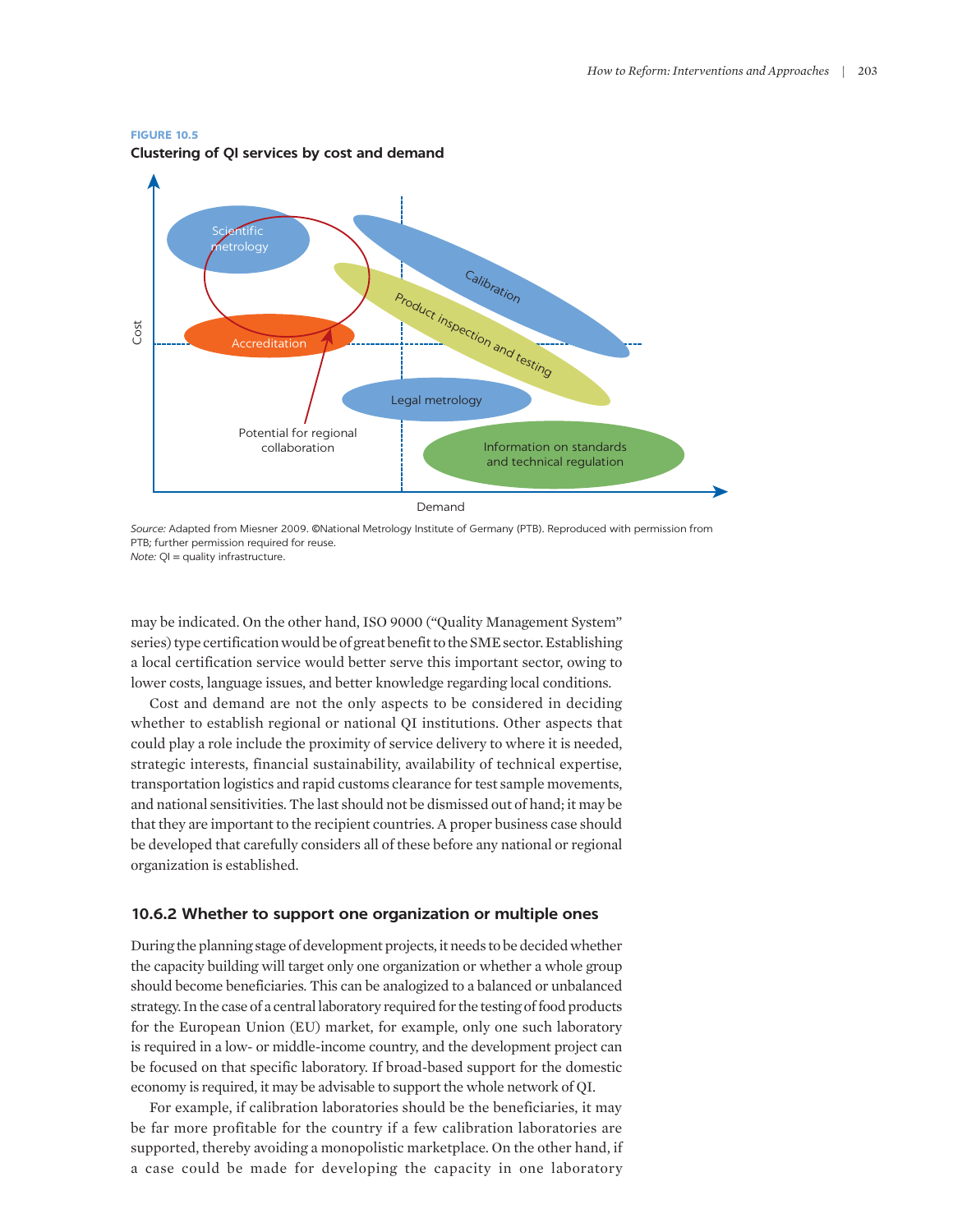(for example, microbiological testing), external requirements may indicate that more than one laboratory is needed, such as one for testing fish for export and another for testing red meat for export because the European Commission has designated them so.

#### **10.6.3 Whether to support multinational providers**

A tough decision is whether to support capacity building in a multinational conformity assessment service provider, such as Global G.A.P., Fairtrade, or FSC. On the one hand, their presence in a low- or middle-income country may be a significant element in fostering exports; on the other hand, they have their own finances to do so.

A related issue that needs to be carefully considered in this case is whether supporting such a multinational provider will lead to a situation in a low- or middle-income country that binds trade to a system governed by a private standard, which may be detrimental to SMEs that would have difficulty in accessing services because of price pressures. The services of these multinationals do not always come cheap; they are in business to generate profits for their shareholders, after all.

# **10.6.4 Additional basic considerations**

**Avoid overcapacity.** The major challenge for development partners is the "silo" mentality of ministries in a low- or middle-income country, a number of which wish to have their own capacity, when it would make much more sense if only one laboratory were established (that is, properly equipped, with technical staff trained and helped to gain accreditation) because of the limited amount of testing that is required. A lot of modern test equipment is designed to be operational most of the time to retain its accuracy, rather than switching it on once a week or twice a month for the little testing that comes its way. The inevitable result of setting up two laboratories, when one would be more than enough, is that both will run far below capacity, the financial sustainability of both will be compromised, and scarce human resources will be spread thinly—over and above the fact that the electronic equipment will become less accurate more rapidly.

**Laboratory space and environmental controls.** Test laboratories and inspection bodies need specific equipment with known measurement characteristics that functions optimally in a specific laboratory space. The equipment has to comply with specific environmental requirements (for example, temperature, humidity, freedom from dust, and lack of vibration). And the appropriate safety and health requirements (for example, for X-ray machines, handling of explosive gases, handling heavy test samples and materials, and so on) need to be considered. To specify such requirements, experts in the specific field should be consulted.

**No laboratory space, no equipment.** Without the necessary laboratory space with related environmental controls being available up front, it is bad practice to deliver equipment. The equipment cannot be commissioned, and many cases exists in low- and middle-income countries where such equipment has not been unboxed for years. When it is eventually commissioned, it is no longer up-todate, or components have perished and cannot be replaced because parts are hard to come by, with the end result that the expensive equipment is basically useless—and scarce funding has been totally wasted.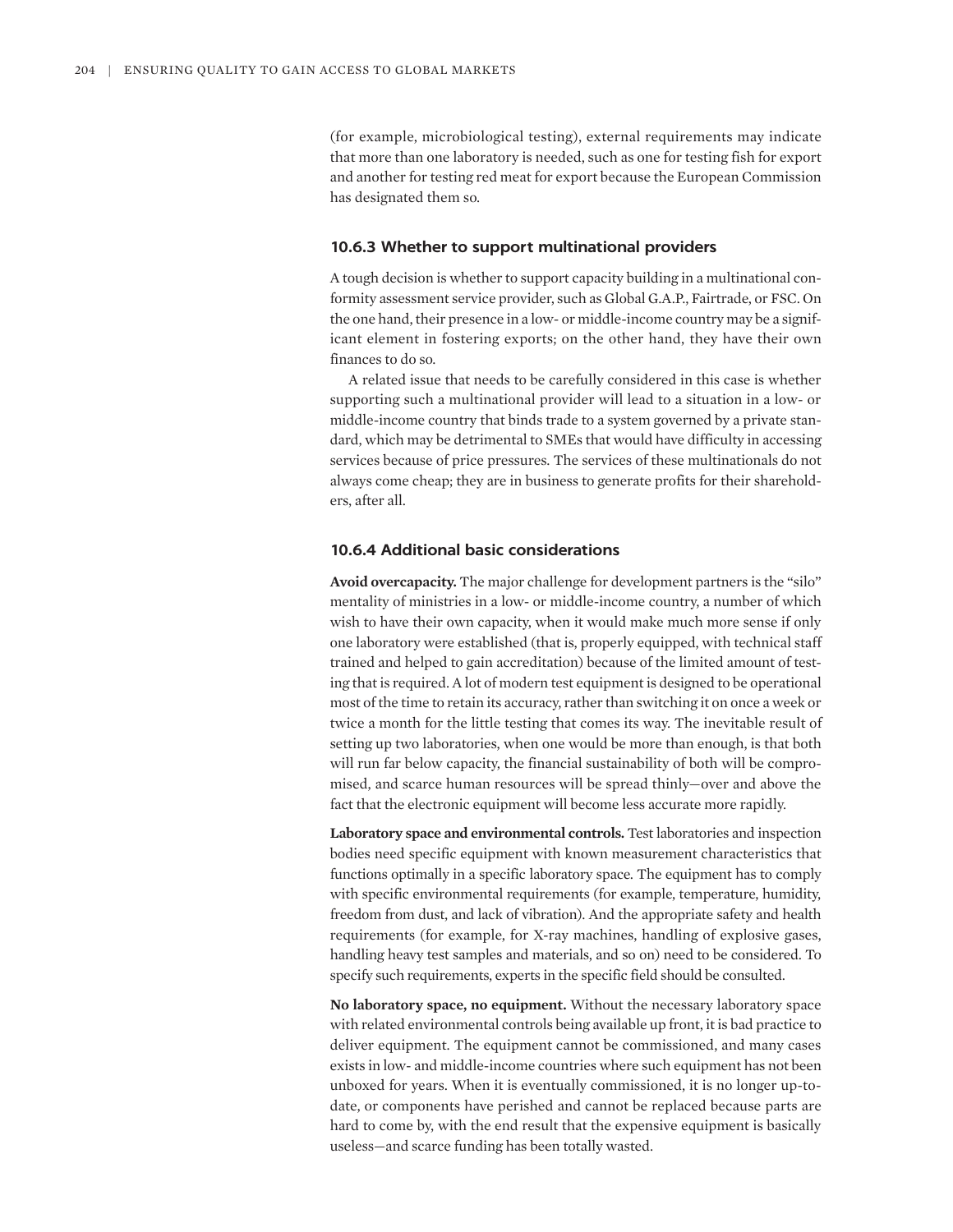**Electricity supply.** Electricity supply is a challenge frequently overlooked by development partners. In high-income countries, electricity supply voltage is fairly stable, at 230 volts  $\pm$  5 percent or 110 volts  $\pm$  5 percent. In low- and middle-income countries, this is seldom the case where variations of more than 10 percent are common and spikes of more than 100 percent are experienced, over and above the fact that electricity can become very intermittent—that is, the overload on the system leads to blackouts, sometimes for hours on end. Sensitive electronic testing and measuring equipment is not always able to operate accurately in these conditions, and projects must ensure that uninterruptable power supply (UPS) equipment is installed where required.

A related issue concerns the plugs that electronic equipment is frequently delivered with. For safety reasons, the plugs are an integral part of the equipment and cannot just be unscrewed and replaced with others if the standards for plugs and sockets in the low- or middle-income country differ from those of the supplier country. Removing the integral plug mostly results in the warranty becoming void, or worse, the wiring is stripped bare and pushed into sockets without a plug, thereby creating an unsafe condition.

**Maintenance.** A major issue to consider, and one often overlooked when providing sophisticated electronic equipment to low- and middle-income countries, is the availability of maintenance services. This challenge becomes even more pronounced when different donors provide equipment with similar functions but from different manufacturers. A better option would be if both donors were to provide the same manufacturer's equipment, thereby enhancing the possibility of a proper maintenance service being established in the country. In metrology, it may be good practice to also develop this capacity in the NMI as part of the project.

## **10.6.5 Proficiency testing**

For complex testing regimes, proficiency testing (that is, interlaboratory comparisons) is frequently the only way in which the technical capability of a specific laboratory can be demonstrated. These comparisons can be part of the project design, and regional interlaboratory comparisons help alleviate the challenge of too few laboratories existing in the country to conduct them in a meaningful way.

Developing the ways and means to transport test samples across borders without having them tampered with by customs officials also is a major challenge. Sometimes the only way to do so is for technicians to take them across personally, together with very official government letters explaining the purpose of such samples. This holds true for samples for both calibration and testing laboratories.

# **10.7 STREAMLINING AND HARMONIZING TECHNICAL REGULATIONS WITH INTERNATIONAL STANDARDS AND TARGET MARKETS**

Whereas compliance with standards is a voluntary decision, compliance with technical regulations is mandated by law, should the manufacturer or supplier wish to enter a specific market.

The harmonization of standards across economies is generally at an advanced stage because of the adoption of international standards by national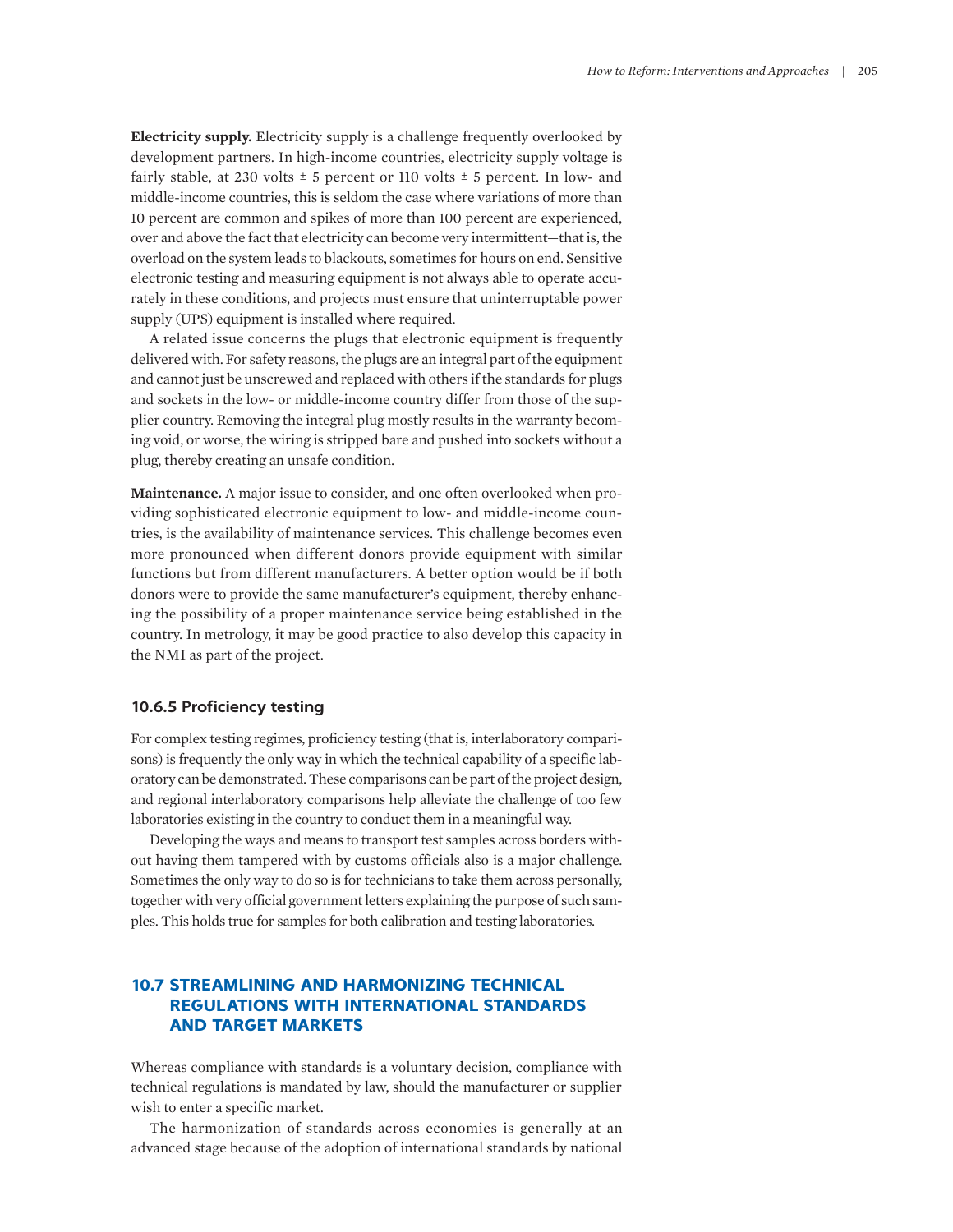standards bodies all over the world. In low- and middle-income countries, it is not uncommon to find that more than 80 percent of the national standards are adoptions of ISO, IEC, or Codex Alimentarius Commission (CAC) standards, albeit sometimes with small changes to deal with local realities (for example, voltage variations of 10 percent rather than 5 percent in high-income countries).

Technical regulations are a totally different picture. Surveys in many low- and middle-income countries have shown that the country's technical regulation regime is fragmented and of an ad hoc nature, sometimes not even fully compliant with WTO TBT Agreement requirements if the country is a WTO member. The various ministries and their agencies develop and implement technical regulations in a manner they see fit, frequently without even considering their compliance with WTO TBT Agreement requirements. The technical requirements contained in these technical regulations are often not based on international standards either; they are local developments with major differences from the international standards.

The net result of such situations, which have developed organically over many years, is that trade is hampered by the multiplicity of regulatory approaches, overlaps between regulatory authorities regarding specific products, different technical requirements imposed by the different authorities, less-thantransparent compliance systems, regulatory fees payable to more than one regulatory authority for the same product, and many other impediments. The increase in transaction costs to the industry can be quite substantial, running higher than 20 percent in some cases, thereby compromising the competitiveness of the local industry relative to its international competitors.

To alleviate this problematic situation, some low- and middle-income countries have embarked on reviews of their technical regulation regimes, sometimes compelled into doing so as a result of bilateral trade negotiations with major trading blocs or countries. These major trading partners obviously wish to reengineer the technical regulation regime of the low- or middle-income country in a way that would be beneficial for their own exporters and importers. Such a country then has an unenviable decision to make: whether it will align its technical regulation regime with that of the one trading partner while maybe compromising trade relations with some of its other trading partners.

Unfortunately, these decisions are often fudged at the political level by not considering all the facts and risks—for example, wishing to sign such trade agreements as quickly as possible without fully understanding the long-term ramifications of their decisions or while being pressured by promises of massive technical development support. A typical example would be the alignment of the technical regulation regime for products falling within the narrow scope of the trade agreement while keeping the rest of the country's technical regulation systems intact. The result of such a decision would be the further fragmentation of the technical regulation regime to the detriment of the overall trade environment, thereby compromising the competitiveness of the country's own industry even more.

Another challenge arises when the sophisticated technical regulation regimes foisted in such a manner upon a low- or middle-income country presuppose a sophisticated QI and/or legal system that is totally beyond the country's capacity. As a result, the country readily accepts imports from the trading partner, but its export industry still finds it extremely difficult to penetrate the other trading partner's markets.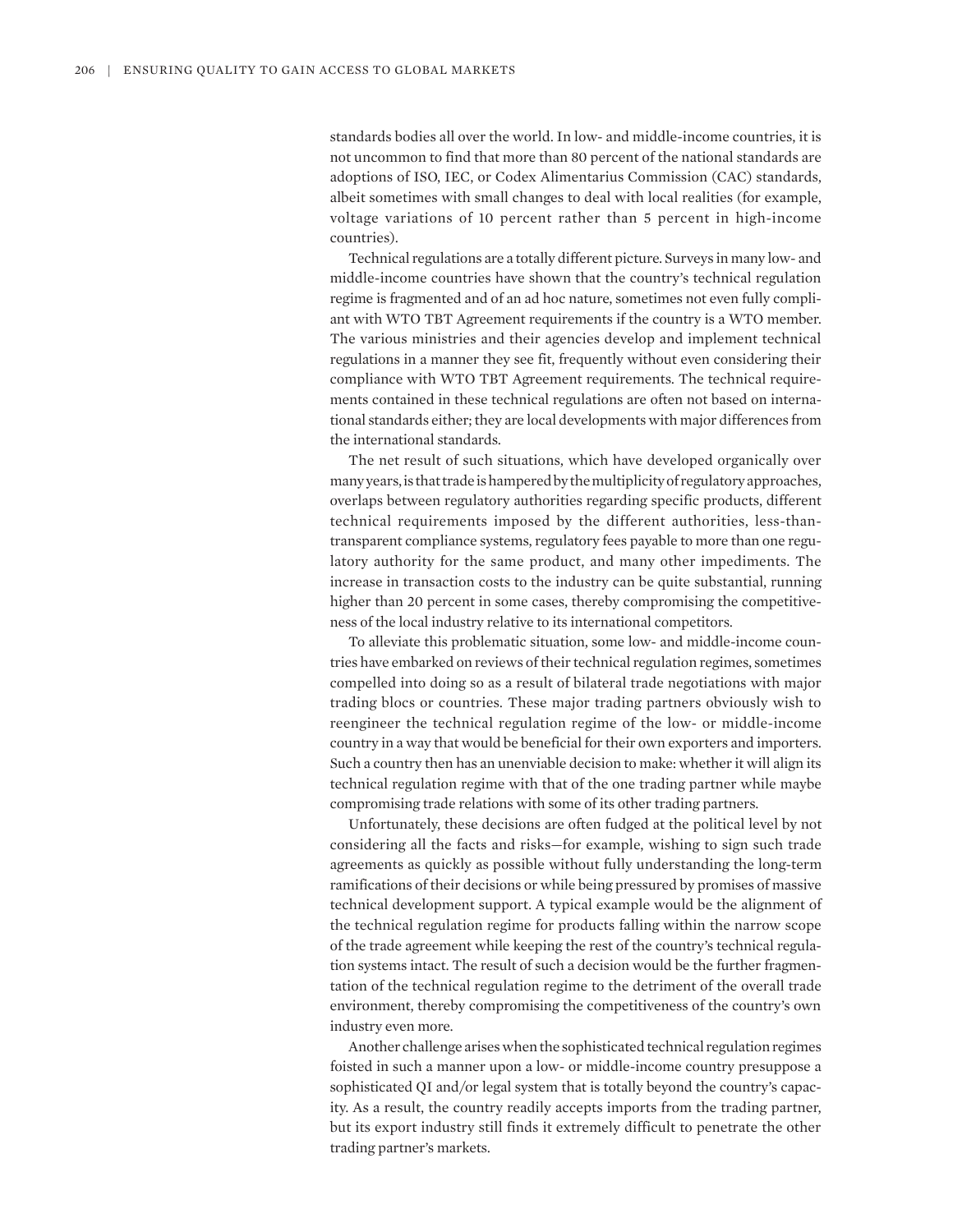An appropriate approach would be to review the whole technical regulation regime, and if it needs to be modernized, to do so across the board (see module 7: Technical Regulation). It would be much more profitable all around to develop and implement a modern and transparent technical regulation regime, based on international good regulatory practices, that is consistently followed by all of its regulatory authorities and would satisfy most of its trading partners. If the lowor middle-income country is a member of a regional trade agreement, its obligations in relation to the regional obligations have to be factored into the decisions as well.

This is, of course, a much more involved reengineering exercise that would take years to complete. Hence many governments are reluctant to embark on such a massive undertaking fraught with potential political upheavals and backlashes from regulatory authorities that see no reason for change, often fearing for the safety of their jobs.

# **10.8 THE ROLE OF STANDARDS COMPLIANCE IN GLOBAL VALUE CHAINS AND FOREIGN DIRECT INVESTMENT**

Global value chains (GVCs) and foreign direct investment (FDI) are important elements for industrial development. Local companies wishing to participate in GVCs or benefit from FDI will need to use QI services. GVCs and FDI can be instrumental in developing the relevant QI services where these do not yet exist, but there are differences between what GVCs and FDI can accomplish differences that have to be taken into account when establishing QI development projects.

#### **10.8.1 Global value chains**

A value chain is considered to be made up of the full range of activities that are required to bring a product—from its conception, design, sourcing of raw materials and intermediate inputs, and manufacturing to marketing and distribution—to the final consumer (see module 2: The Importance of QI Reform and Demand Assessment, section 2.1.2). Some value chains operate across country boundaries (that is, at the global level) and are therefore known as global value chains.

GVCs make a significant contribution to international development (UNCTAD 2013). GVC-related value-added trade contributes an estimated 30 percent to the GDP of low- and middle-income countries—significantly more than the 18 percent in high-income countries. Furthermore, the level of participation in GVCs is associated with stronger growth of GDP per capita. GVCs can be an important mechanism for low- and middle-income countries to enhance productive capacity by increasing the rate of technology adoption as well as workforce skill development, thus building the foundations for industrial development.

There are, however, challenges for low- and middle-income countries associated with a GVC approach:

• GVCs' contribution to growth may be limited if the work done in-country is relatively low-value-adding (contributing only a small part of the total value added for the product or service).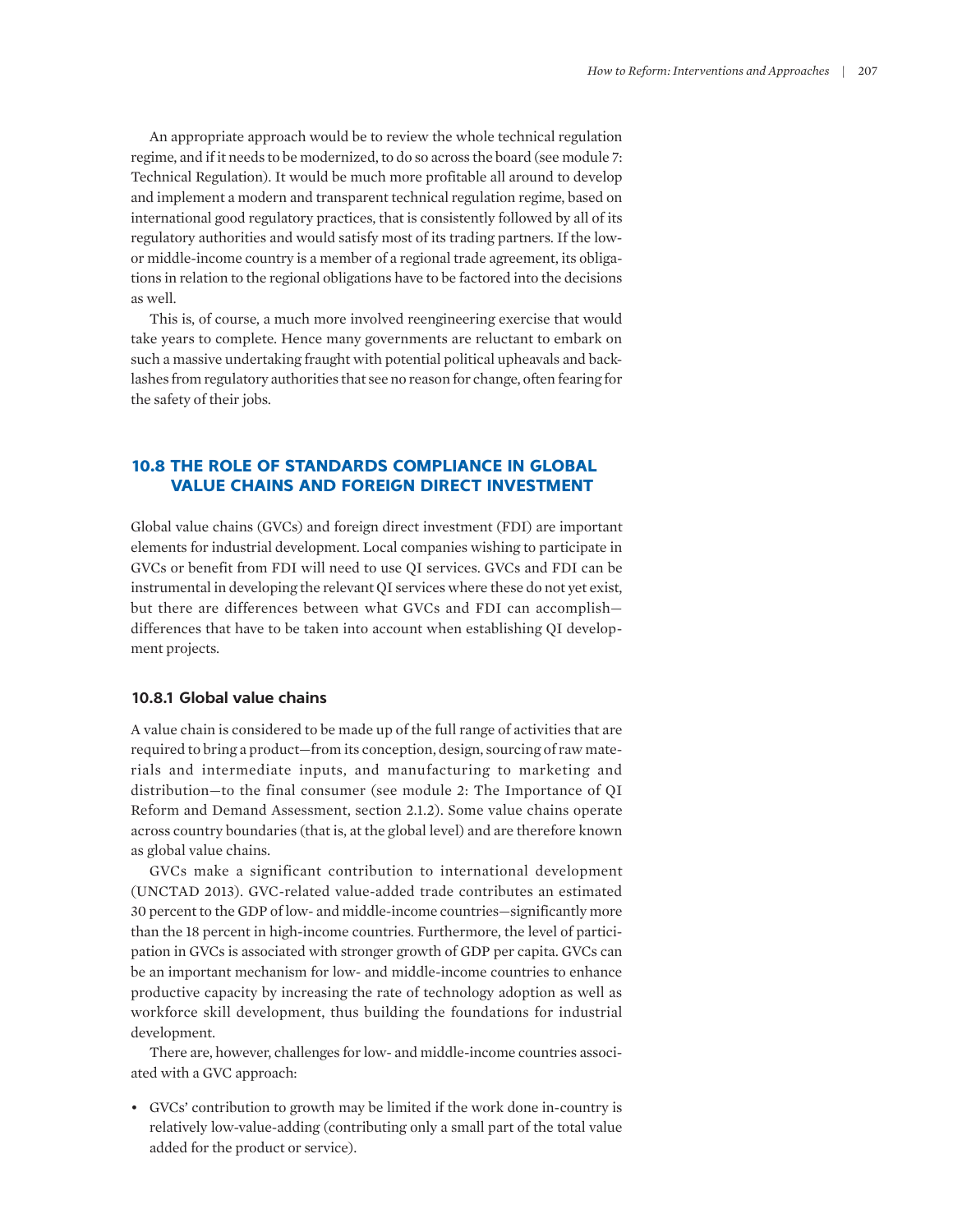- There is no automatic process that guarantees diffusion of technology, skill building, and upgrading. Low- and middle-income countries thus face the risk of operating in permanently low-value-added activities.
- GVCs have potential negative impacts on the environment and social conditions, including poor workplace conditions and suboptimal occupational safety and health systems.
- The value chain's "owners" can relocate their production (often to lower-cost countries) with relative ease, which create additional risks such as job insecurity.

Countries therefore need to carefully assess the costs and benefits of proactive policies to promote GVCs or GVC-led development strategies. Promoting GVC participation implies targeting specific GVC segments, and GVC participation can form only one part of a country's overall development strategy (see module 2: The Importance of QI Reform and Demand Assessment, section 2.1.2).

Once the decision has been made to embrace a specific GVC, then the infrastructure to participate needs to be put in place. Over and above the management, financial, and transportation-related challenges, compliance with the relevant standards and technical regulations becomes extremely important because the in-country part of the production needs to fit absolutely seamlessly into the global chain of production. Some of the QI-related elements that may be required include the following:

- *An in-depth study to identify the standards required for in-country production.* Such a study is vital to identify international standards and the national standards of other countries, all of which will be augmented by company-specific standards and specifications. Various technical regulations may also play an important part in the value chain and need to be identified.
- *Technical capacity to meet the identified standards and technical regulations.* Local industry may need to develop this capacity through training of the workforce and establishing testing facilities that need to be accredited. The provision of metrology capabilities in relation to national measurement standards and accredited calibration laboratories will feature prominently.
- *Certification of in-country manufacturers.* Manufacturers may need to be certified to ISO 9001 ("Quality Management Systems—Requirements"), for example, or to environmental management standards such as ISO 14001 ("Environmental Management Systems—Requirements with Guidance for Use"). In the food processing industry, certification to HACCP or a similar facility is required in most cases. A national certification body, suitably accredited by an internationally recognized accreditation body, has to be established if it does not yet exist, or such services have to be "purchased" from abroad.

An effective public-private partnership between the government of the lowor middle-income country and the GVC "owner" is a useful vehicle to implement the required QI services and to address the challenges described here. The GVC "owner" usually has the technical know-how to develop the particular QI services required in the country, even if it can access them abroad. Whether it *will* develop them in the country may differ from one GVC "owner" to another.

It would be useful if the government could provide political support and resources for the QI services' establishment and capacity development and get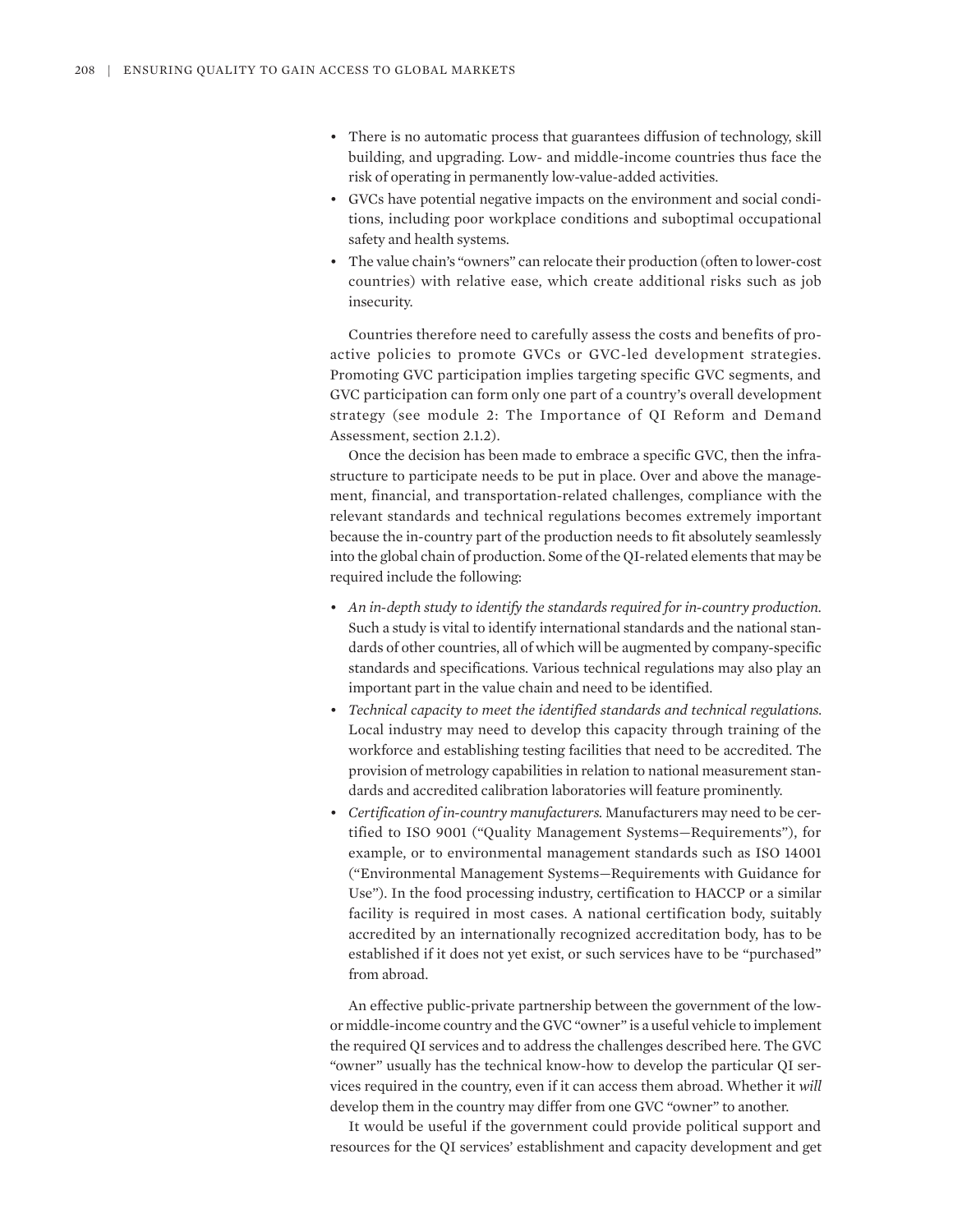the cooperation of the GVC "owner" in this respect to establish them as part of the local QI. Even development projects could consider this as a strategy. In this way, the transfer of technology, skill building, and upgrading becomes more sustainable. If the GVC "owner" then decides to move the in-country part of the GVC to another country, the low- or middle-income country may be able to lure other GVCs because of the availability of a recognized QI infrastructure specifically geared for such production.

#### **10.8.2 Foreign direct investment**

Foreign direct investment is an investment in the form of a controlling ownership in a business in one country by an entity based in another country. FDI is distinguished from portfolio foreign investment (the purchase of one country's securities by nationals of another country) by the element of control. Strategically, FDI comes in three types:

- *Horizontal:* The company carries out the same activities abroad as at home (for example, an automotive company assembling cars in both Japan and South Africa).
- *Vertical:* Different stages of activities are added abroad. "Forward vertical FDI" is where the FDI takes the firm nearer to the market (for example, a Japanese vehicle manufacturer acquiring a car distributorship in the United States). "Backward vertical FDI" is where international integration moves back toward raw materials (for example, a Chinese vehicle manufacturer acquiring a tire manufacturer or rubber plantation in Malaysia).
- *Conglomerate:* An unrelated business is added abroad. This is the most unusual form of FDI because it involves attempting to overcome two barriers simultaneously—entering a foreign country and a new industry. This leads to the analytical solution that internationalization and diversification are often alternative strategies, not complements.

# **10.8.3 GVC and FDI outcomes**

There are many similarities between GVC and FDI outcomes at the operational level. The main difference is that, in the case of FDI, the foreign company has a controlling interest in the local company, whereas in a GVC this is not the case. A local company acquired through FDI can become a part of the GVC of the parent company; in fact, this is usually the driver behind such investments.

Once a foreign company has invested in a local company, it will not consider moving the in-country production part to another country as easily as would be the case if it just subcontracts. Hence, the sustainability of such foreign-owned companies may be higher than if they are local companies that have been subcontracted into a GVC. FDI may therefore facilitate more sustainability in the long term.

The challenges regarding QI services in companies established through FDI are, to a large extent, the same as those noted earlier for the GVC situations.

# **10.9 IMPROVING THE QUALITY OF DOMESTIC PRODUCTS TO MEET STANDARDS**

A real desire of many low- and middle-income countries' governments is to enable manufacturers and suppliers to produce higher-quality domestic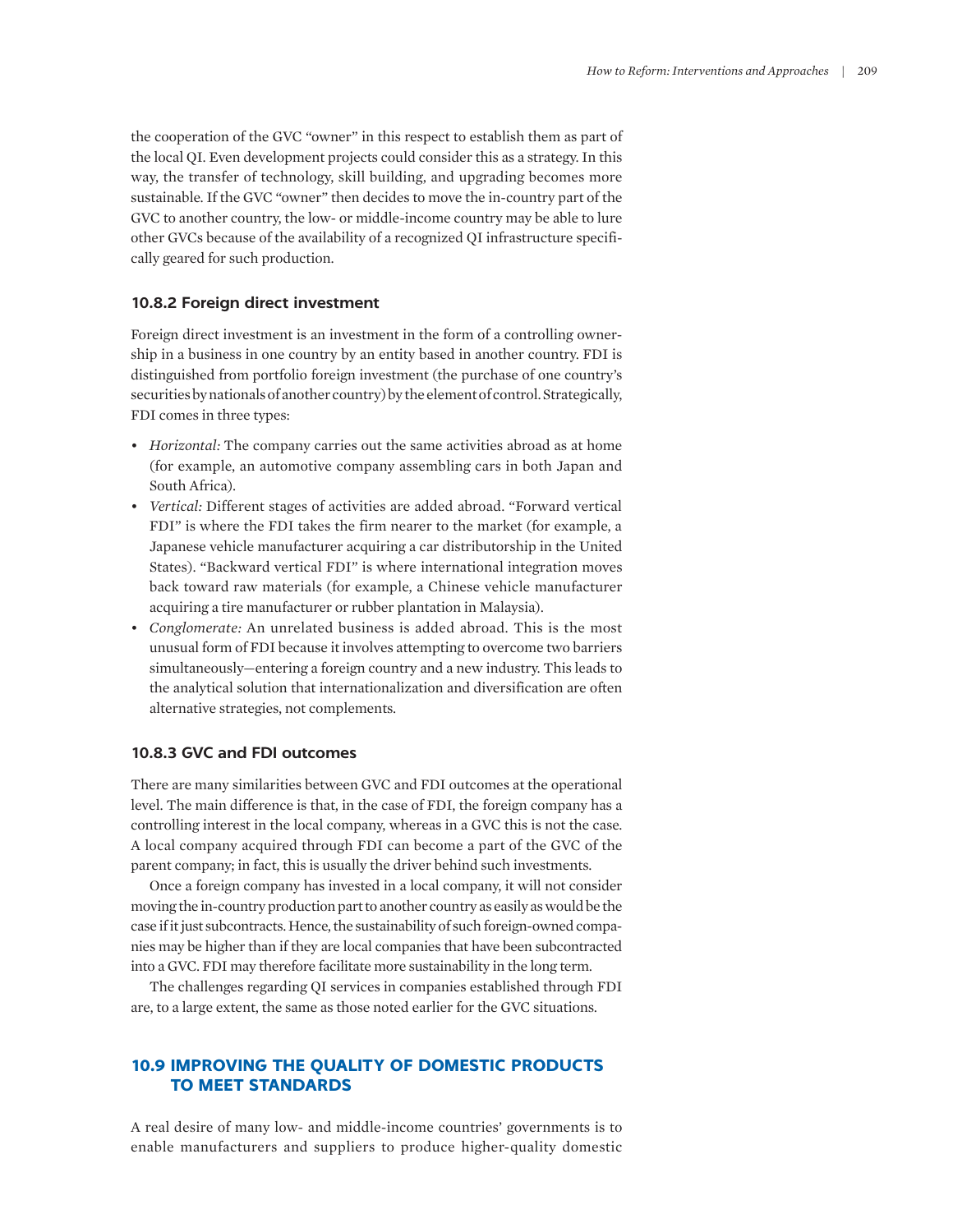products meeting international or just national standards. This is difficult to achieve without the wholehearted desire of the local industry to do so. Local industry, especially the SME sector, is able to sell its products to the local market on price rather than quality. Investing in the design, manufacturing controls, final inspection, and third-party testing and certification is not always at the forefront of its thinking. There are a number of approaches that have been used successfully in some countries, as detailed in the following paragraphs.

If the state purchases a vast number of products and services in all countries, a scheme whereby the government rewards SMEs for implementing and maintaining quality measures is a useful one to consider. A typical example would be that the state gives suppliers that provide products that demonstrably meet national standards (for example, carrying the product certification mark of the NSB) preferential treatment in the tender process. This means that their product can be a bit more expensive than the cheapest by a small percentage (for example, 2 percent), and they would still get the contract. The state gets products that are quality-guaranteed, and the SME gets reimbursed for its certification costs.

A second possibility is for the state to directly support the SME sector financially for implementing a quality management system such as ISO 9001 and then to defray some of the certification costs. A useful scheme to consider is one whereby the state pays back 50 percent of the certification costs once the company has been certified. If the company maintains its certification for another two years, then the state pays back another 25 percent. Providing such finances *before* certification does not work, nor does paying back the full costs when certified. There has to be an incentive for the company to maintain its certification.

A third possibility is a joint approach by a major private sector company such as a mining group and the NSB. The mining group pledges 10–15 percent of its purchases from SMEs. These have to comply with private purchasing specifications that are issued by the NSB or even by the mining company. The NSB then has a contract to inspect the production controls of the SME against requirements agreed to between the mining company and the NSB, in the process helping the SME to implement controls where they are lacking. The final products are batch-inspected and tested to ensure compliance.

In many countries, public procurement constitutes a major share of the market. Therefore, going beyond the SME sector, the role of government in public procurement can be leveraged to stimulate the quality of products at all levels and eventually inculcate a quality culture. Possibilities include (a) requiring compliance with standards in all state tenders; and (b) tax incentives for new technologies (such as solar heating or energy efficiency in housing) only if compliance with standards is proven.

In this way, the state can try and "pull" a sector toward compliance. For a scheme to succeed, it must have a financial or social benefit for the company to become interested and to maintain quality criteria once they have been implemented.

# **10.10 ENABLING INNOVATION**

An innovation is defined generally by the *Oslo Manual* of the Organisation for Economic Cooperation and Development (OECD) and Eurostat as "a new or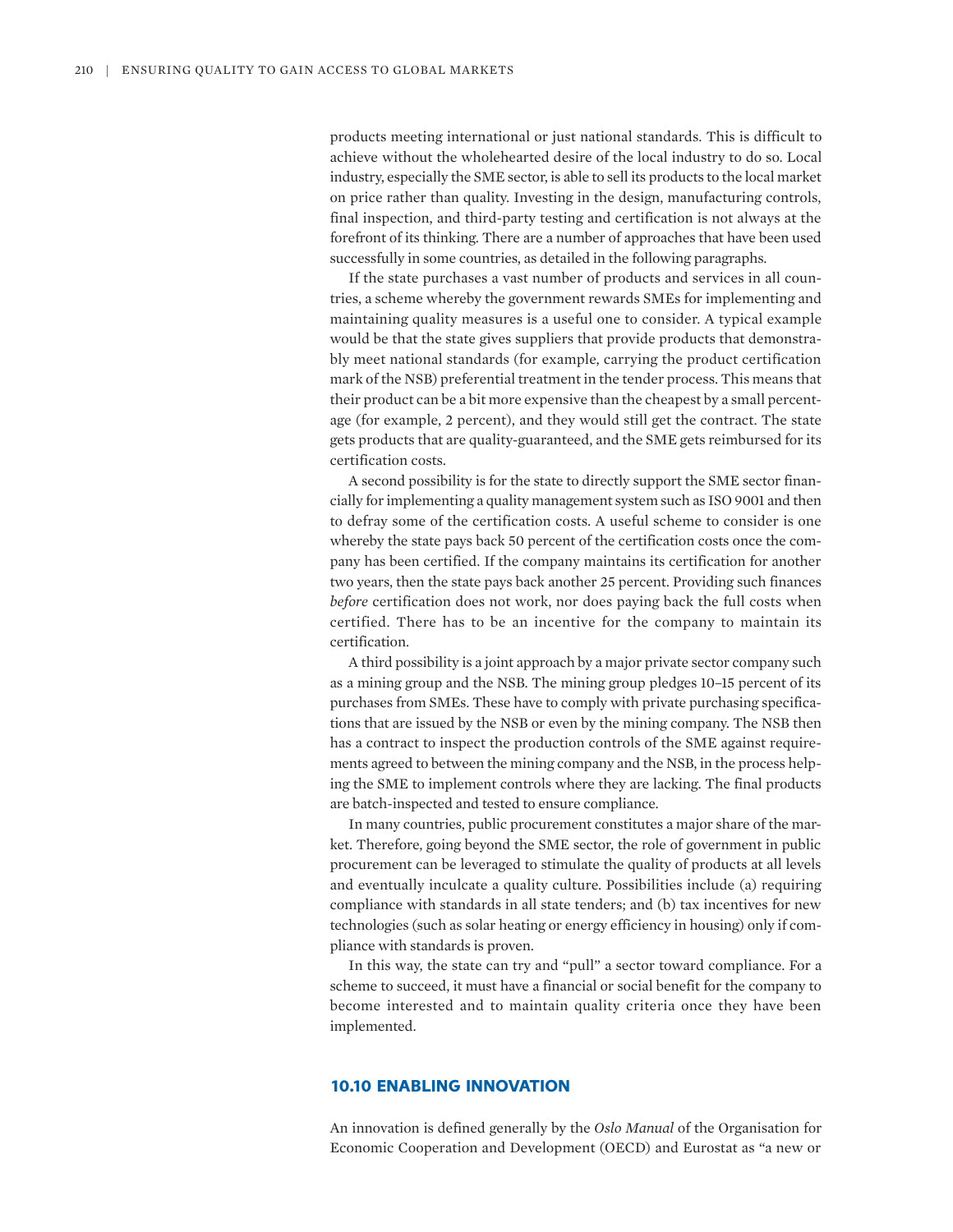improved product or process (or combination thereof) that differs significantly from the unit's previous products or processes and that has been made available to potential users (product) or brought into use by the unit (process)" (OECD and Eurostat 2018). More radical thinking considers innovations as mutations that revolutionize the economic structure from within by destroying old ones and creating new ones.

In our technological age, with ever faster technology developments, innovation is widely recognized as one of the essential drivers of successful businesses and a key contributor to the productivity and socioeconomic development of nations. Hence, in many countries, there is a strong focus on public funding of research and development (R&D) and on intellectual property rights as instruments of innovation policy and business strategy. The question is, what is the role of the QI in all of this?

It is now generally accepted that the QI can support innovation in a number of ways (ISO 2015):

- Existing standards can codify and spread the state of the art in various technologies, disseminating knowledge both within and outside the relevant industry community.
- Standards can facilitate the introduction of innovative products by providing interoperability between new and existing products, services, and processes, hence providing a technological platform on which other innovation can take place.
- Innovations can more easily gain market acceptance if they comply with existing standards for safety, quality, and performance.
- Standards can have an important catalytic role in demand-side measures to encourage innovation such as outcome-based regulations or public procurement of innovation.
- Standards can help to bridge the gap between research and marketable products or services. A standard can codify the results of publicly funded research, thus making them available as a basis for further innovation.

### **10.10.1 The QI and innovation systems**

It has been argued that innovation can be fostered in a systematic way where firm-level innovation is central to the whole endeavor. However, certain framework conditions are also necessary, as well as support from technology institutions and the education sector. Together, these factors constitute the four-pillar model of innovation (Harmes-Liedtke 2010).

If innovation can be fostered in this way, it may be useful to consider the elements of such an innovation system when developing QI development programs. These are then also elements that need to be addressed in the demand assessment of the country. The four-pillar model is depicted graphically in figure 10.6.

**Pillar 1: the firm.** This is where a large part of innovation takes place, and firms should be the target of any efforts to stimulate innovation. The measure of effectiveness of an innovation system is the extent to which firms use innovation to create a competitive advantage. Within the firm, the implementation of a quality management system, such as ISO 9001, is the backbone of a continuous improvement and learning process. Interaction with other firms, in particular suppliers and customers, is also a key driver of technological learning and innovation.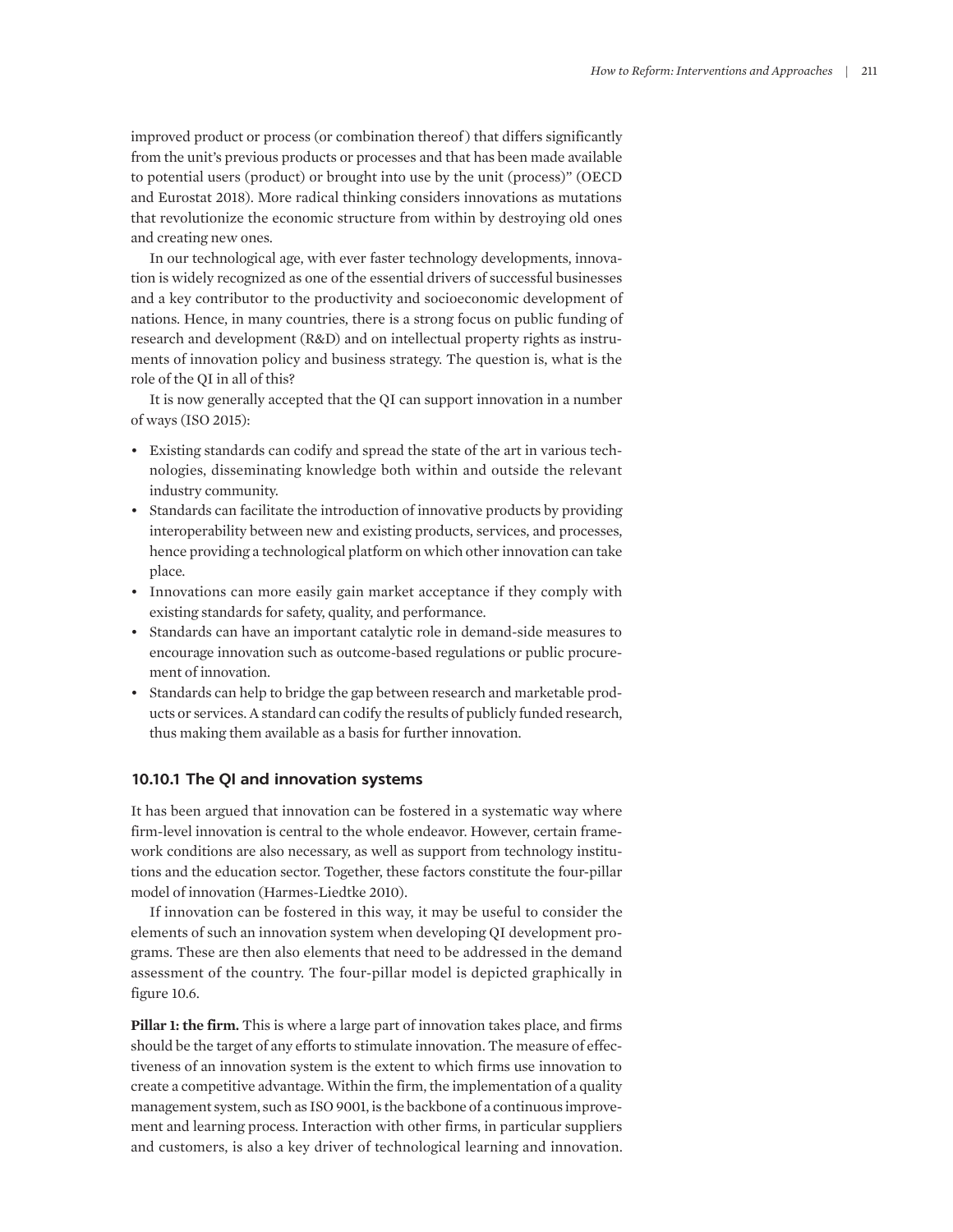#### **FIGURE 10.6**

#### **The four-pillar innovation model and the QI's relevance within it**

| <b>Firms</b>                                                                                                                                                                                                                                                                                                                                                    |                                                                                                                                                                                                                                                                                                |  |  |
|-----------------------------------------------------------------------------------------------------------------------------------------------------------------------------------------------------------------------------------------------------------------------------------------------------------------------------------------------------------------|------------------------------------------------------------------------------------------------------------------------------------------------------------------------------------------------------------------------------------------------------------------------------------------------|--|--|
| Intrafirm efforts:<br>• Technological learning<br>• Skills development<br>• Research and development<br>• QM system (ISO 9001)                                                                                                                                                                                                                                  | Interfirm relationships:<br>• Interactive learning<br>• Technological alliances<br>• Joint research and development<br>• Traceability and quality standards                                                                                                                                    |  |  |
| <b>Technology institutions</b><br><b>Calibration and testing</b><br><b>Quality assurance, certification, accreditation</b><br>Technology consultancy<br>Management consultancy<br>Technology information and demonstration<br><b>Technology transfer</b><br>Research (for example, <b>metrology</b> ) and development<br>R&D financing<br>Technology assessment | <b>Educational institutions</b><br>Comprehensive primary education<br>Technology-related secondary education<br><b>Vocational training</b><br><b>Higher education</b><br>• Engineering<br>• Management<br>Ongoing training (for example, <i>QM</i> )<br>Public and private providers           |  |  |
| <b>Framework conditions</b>                                                                                                                                                                                                                                                                                                                                     |                                                                                                                                                                                                                                                                                                |  |  |
| International level (WTO TBT)<br>Macroeconomic policy<br><b>Fiscal policy</b><br>National government<br>Provincial government<br>Tax policy<br>Local government<br>Competition policy<br><b>Quality policy</b>                                                                                                                                                  | Industrial policy<br>Resource endowment<br>International technology<br>transfer<br>Economic promotion<br>Attitudes and values.<br>learning and change<br>Foreign buyers<br><b>Technical regulations</b><br><b>International standards Quality culture</b><br>Property rights<br>Infrastructure |  |  |

*Source:* Harmes-Liedtke 2010. ©National Metrology Institute of Germany (PTB). Reproduced with permission from PTB; further permission required for reuse.

*Note:* QI-related elements are bold and italicized. ISO = International Organization for Standardization; ISO 9001 = "Quality Management Systems—Requirements"; QM = quality management; R&D = research and development; "WTO TBT" = World Trade Organization Agreement on Technical Barriers to Trade.

> Benchmarking, or the application of standards in value chains, is an example related to quality issues in the interfirm relationship.

> **Pillar 2: framework conditions.** Macroeconomic, regulatory, political, and other framework conditions define the set of incentives firms can appropriate. For example, technical regulations for consumer protection or to meet the quality requirements of global buyers may push the firms to adapt and innovate. The legal framework and the development level of the QI show the level of the quality culture in a given country and may induce firms to either innovate or be an impediment to innovation.

> **Pillar 3: technology institutions.** In a low- or middle-income country, the diversity of such institutions may be quite limited. There could be some public research institutions (such as agriculture extension), but their agendas and outcomes are rarely related to the needs and absorption abilities of local firms. More relevant for such countries are service providers of the QI like calibration and testing laboratories or certification bodies. Nevertheless, because the demand for such services is still small, it requires a lot of support from the government and the development partners to make these services accessible, especially to the local SMEs, in low- and middle-income countries.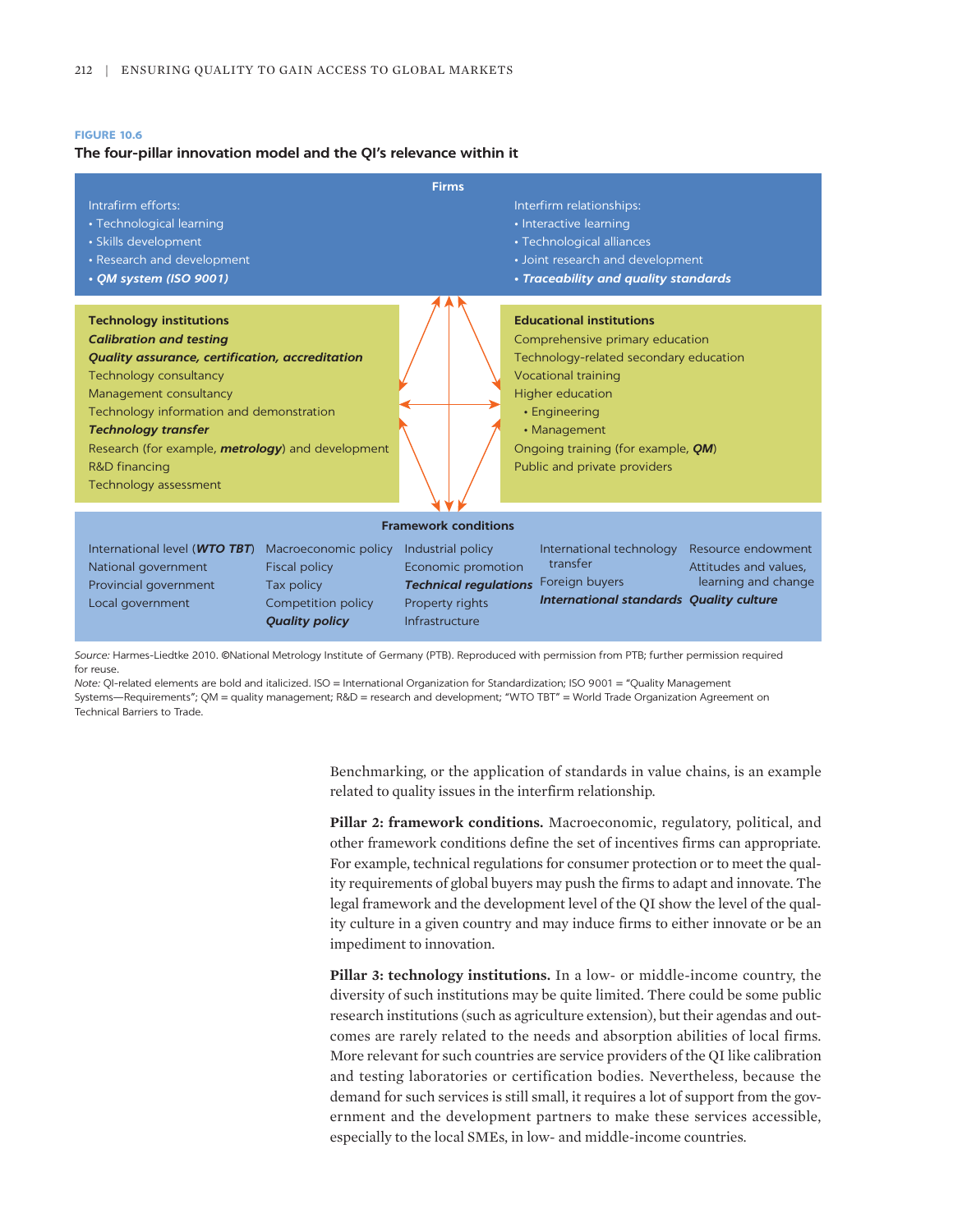**Pillar 4: educational and training institutions.** Other entities, such as vocational training institutes and sometimes business associations, have their own training providers. Quality management and other quality-related topics often are part of the training curricula. There is certainly some overlap with the third pillar; some research institutions will do some training, and some training institutions (especially universities) may be involved in R&D. However, it is crucial to understand that even in the case of universities, their core mission is training. Another type of overlap may occur as specialized training providers offer quality-related consultancy and support in the implementation of quality management systems.

Highlighting the quality issues within the model shows the relevance of the QI in all four pillars. On the other hand, the existence of QI elements within the whole system does not mean that these elements are already connected with each other and with the rather distant elements of the innovation system. The task of the innovation system promotion is therefore to "build" bridges within and between each pillar to overcome fragmentations.

It is important to point out that the relevance of different elements of an innovation system depends on the country's stage of development. In a country where "catch-up innovation" is the predominant pattern, a highly specialized, leading-edge R&D institution will battle to find clients for its services. Fundamental technology services, such as those provided by the QI, may be more appropriate. The demand assessment preceding any QI development project should take these realities in account.

# **10.10.2 The QI and "incremental" innovation**

Innovation can be considered simply as being a new idea, device, or method. This can be accomplished by newer and higher-quality products or by more efficient processes—a notion that would resonate more with the realities of a low- or middle-income country than would the idea that innovation presupposes a radically new technology, as further described below.

Programs of organizational innovation should be linked to organizational goals and objectives, to the business plan, and to competitive market positioning. Typical goals of innovation in manufacturing and services organizations could include the following:

- Improved quality
- Extended product range
- Reduced labor costs
- Improved production processes
- Reduced material costs
- Reduced environmental footprint of the organization
- Replacement of products
- Reduced energy consumption
- Compliance with regulatory requirements

These goals vary among the improvements to products, processes, and services and dispel a popular myth that innovation deals mainly with new product development. Most of the goals could apply to any organization. Whether innovation goals are successfully achieved depends greatly on the environment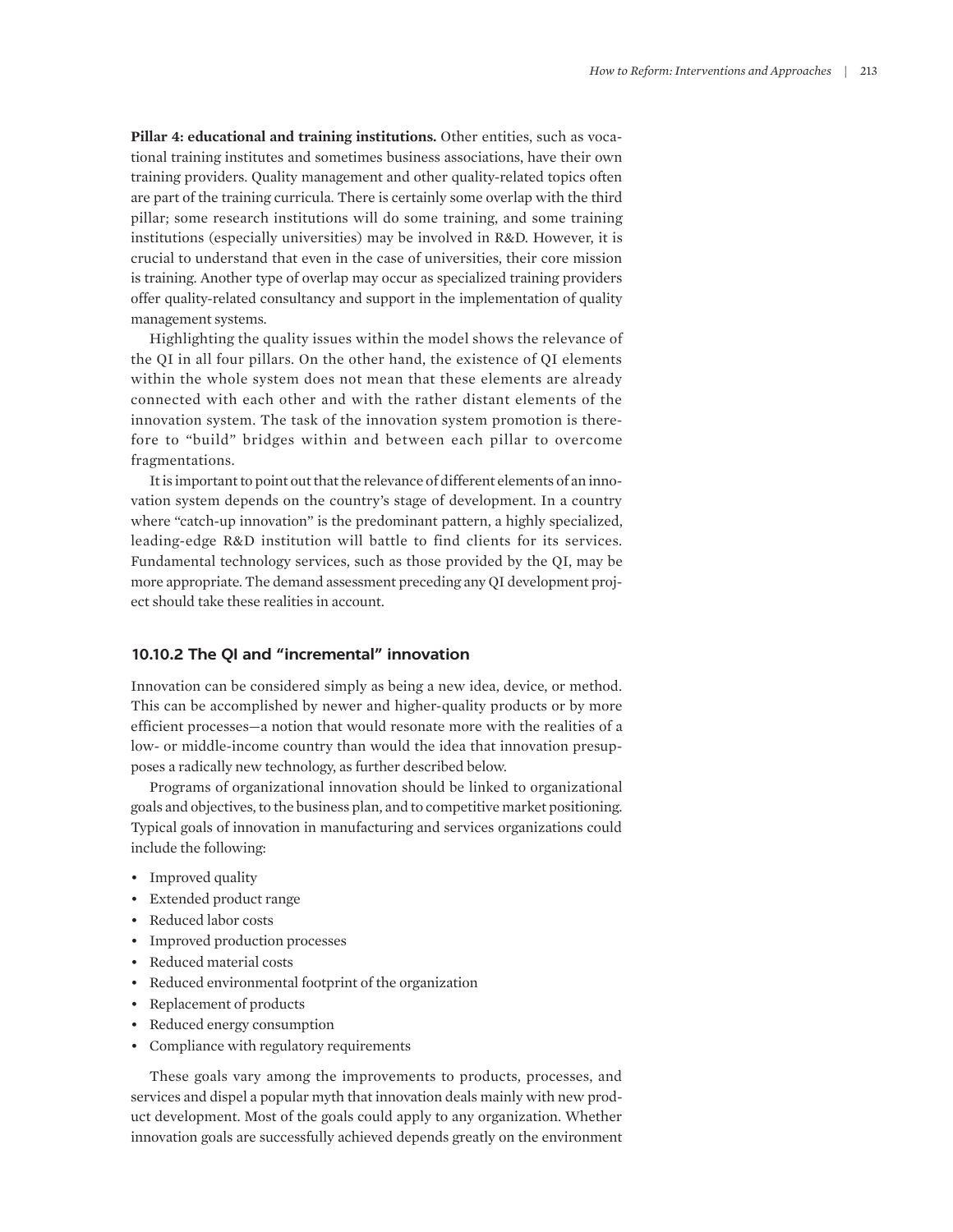prevailing in the firm. Conversely, common causes for failures in programs of innovation include poor goal definition, poor alignment of actions to goals, poor participation by staff, poor monitoring of results, and poor communication and access to information.

Looking at these goals of innovation and mapping them against the QI services, it quickly becomes apparent that almost all of the goals would benefit from the proper use of standards, metrology, accreditation, and conformity assessment.

# **10.10.3 The QI and "radical" innovation**

For years after World War II, many thought that standardization and radical innovation were opposites and that standardization inhibited innovation. This has been proven to be a totally false concept. Even radical innovation needs standardization more than ever before. One example: The cell phone was an innovation—a radical, disruptive technology—when it was first brought to market. Soon a number of major electronics and telephone companies provided cell phones to the market, but each had its own connectivity system; global communication was difficult and frequently not possible. It was only with the advent of the Global System for Mobile communications (GSM) standard, enforced by the European Commission to ensure seamless communication in Europe, that global communication became a reality. In the meantime, the GSM standard has become the de facto international standard that has made the cell phone the success that it is (ISO 2015).

Three fields—health care, digital photography, and the commercialization of new technologies—exemplify the effective use of standards in innovative technologies (ISO 2015).

**Modern health care.** Advances in wireless health care are providing improved sources of understanding of diseases and their treatment and are revolutionizing the provision of health services in both high-income and low- and middleincome countries. But the medical technology sector is highly fragmented, highly competitive, and highly regulated.

The challenge is to ensure connectivity among all the wireless devices to gain full interoperability for the benefit of the whole system. Standards are the only way to do so, and they can even support differentiation of products as long as they connect. Standards must be applied when systems are "exposed"—that is, not part of a bigger system—not necessarily when they are not.

**Digital photography.** Digital photography was a disruptive innovation that replaced film-based photography in a very short time. In its initial phases, every company offering digital cameras had its own file formats for the digital images, with the result that general connectivity between camera, printer, and other software was challenging. It was only when the ISO and IEC established the Joint Photographic Experts Group (JPEG) in 1986 to develop an International standard for digital photography files that this issue was addressed.

The first JPEG standard was issued in 1992 and quickly became the preferred method for the whole industry. Today, all digital cameras, irrespective of manufacturer (which may still employ unique company file formats), can also provide JPEG files, as do all cell phones with built-in cameras. All printers and other peripherals recognize such files, as does all word processing and Internet software. Digital images have become a lingua franca of the information technology (IT) age, and billions of images are uploaded daily to various social media sites.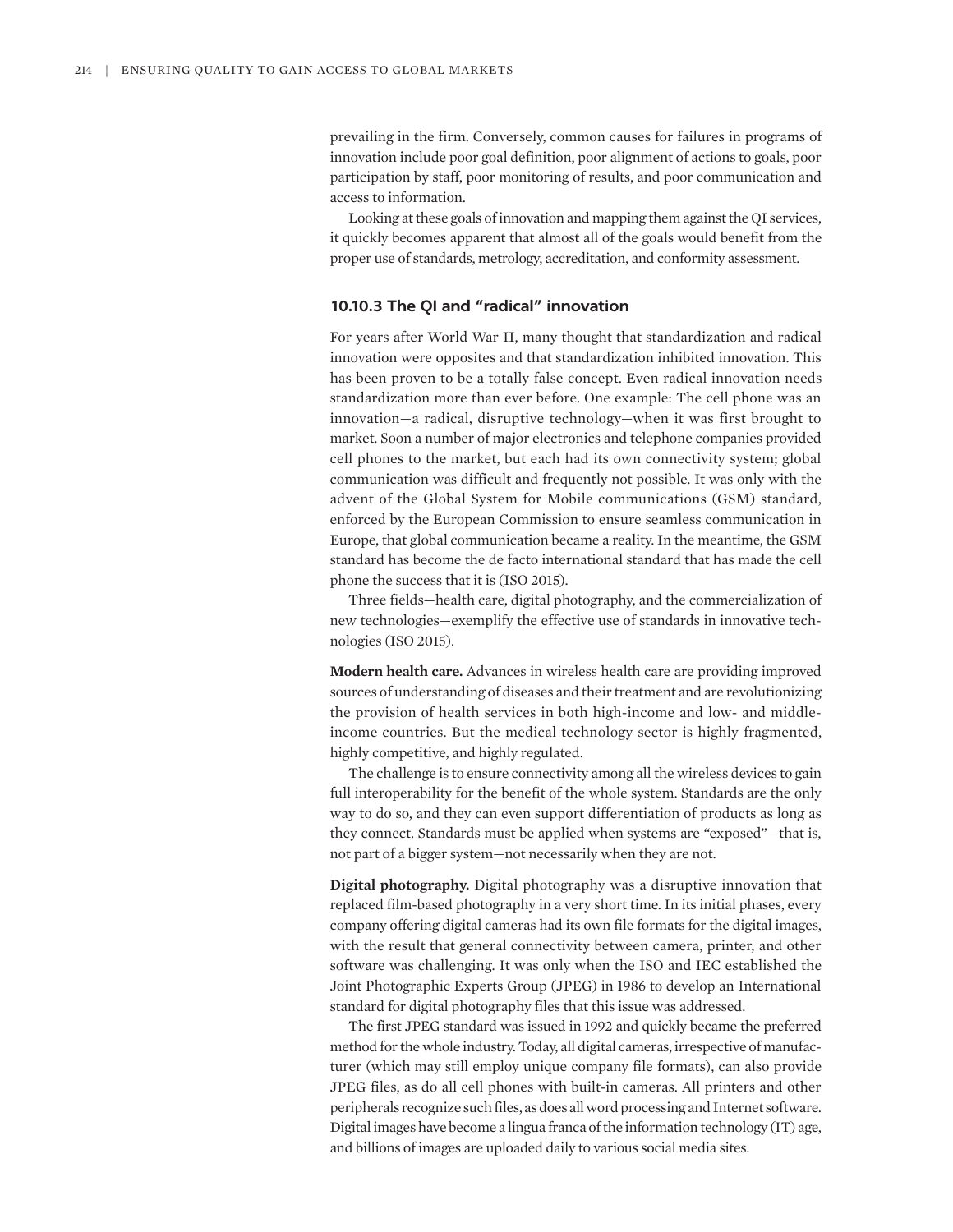**Commercialization of newly developed technologies.** Standards create a common framework for innovation: they define common vocabularies; establish the essential parameters of a product or service; and provide for safety considerations, testing processes, and how to move to prototyping and full commercial production. As the "set of rules," standards make a difference in that (a) it becomes less likely to duplicate what has already been produced, allowing the organization to concentrate on innovative activities that will really add value; (b) innovative products will more easily integrate with the rest of the system; and (c) investors may have more confidence that the innovation will be successful.

#### **10.10.4 The specific role of QI institutions in innovation**

The above sections describe why QI services are important in innovation. It is important however, that the QI institution consider the way in which it engages with the private sector to foster innovation. This could include joint research projects, testing, or consultancy toward the improvement of products or processes, for example.

Building capacity in QI institutions is in itself an innovative process, but the understanding of the QI institution's role in an innovation system (as described earlier, in 10.10.2) should likewise be fostered. It is easy for the QI institution to be focused on providing QI services for the more effective implementation of technical regulations, because this is a major issue in many low- and middle-income countries. The role it can play in innovation by cooperating with the private sector in a proactive way—thereby establishing services that go beyond the conformity assessment related to technical regulation implementation—should not be neglected. Development projects can play a useful role in establishing such synergies in relation to innovation, because it may be unlikely to come naturally to the QI institution.

The importance of innovation and its reliance on standards has been given further substance in the establishment of a new ISO technical committee: ISO/TC 279, Innovation Management. ISO/TC 279's scope is defined as "standardization of terminology, tools and methods, and interactions between relevant parties to enable innovation."<sup>6</sup> At the time of this writing, the technical committee was in the process of developing seven international standards:

- "Fundamentals and Vocabulary"
- "Innovation Management System—Guidance"
- "Assessment—Guidance"
- "Tools and Methods for Innovation Partnership—Guidance"
- "Strategic Intelligence Management"
- "Intellectual Property Management"
- "Idea Management"

Adopting these international standards may be a useful approach in countries where innovation systems are seriously considered as a mechanism for development.

# **10.11 SOLVING CONFLICTS OF INTEREST**

Two related areas of conflict need to be considered. It is inevitable in the reengineering of the QI, and especially the technical regulation regime, that conflicts surface between some of the operators as one has to relinquish "powers" that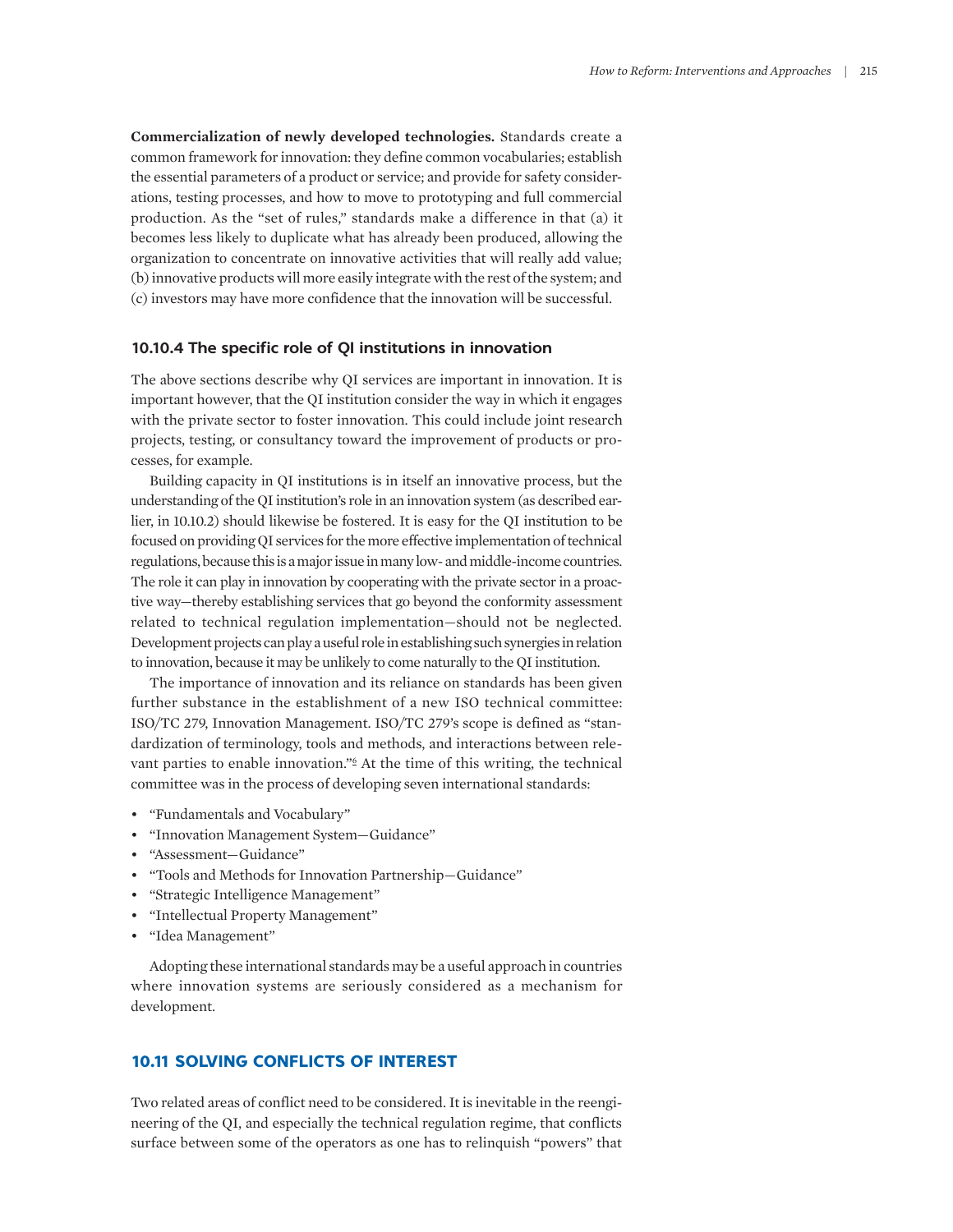have been part of its business model for years. Such powers may guarantee an income more through legislated fees than from an operator's own performance that is, income independent of its technical performance or effectiveness. The second conflict of interest that needs to be addressed is that some QI services cannot or should not be provided by the same organization.

# **10.11.1 Conflicts regarding QI services**

At the international level and in high-income economies, the three fundamentals of the QI—standards, metrology, and accreditation—are institutionally separated. In fact, at the international level, standards are developed and published by many international organizations. The three pinnacle organizations regarding the WTO TBT Agreement are the IEC, the ISO, and the International Telecommunication Union (ITU). The three bodies referenced in the WTO Agreement on Sanitary and Phytosanitary Measures (SPS Agreement) are the CAC, the World Organisation for Animal Health (OIE), and the International Plant Protection Convention (IPPC). In metrology, we have the BIPM and OIML, and in accreditation ILAC and the IAF.

In smaller low- and middle-income economies, a complete separation is not always feasible owing to resource constraints, and the question becomes which services can be combined without creating a conflict of interest. The major issue is where the provision of conformity assessment services fits in. The basic rule is that conformity assessment services and accreditation must be kept strictly separated. In many low- and middle-income countries, NSBs also provide conformity assessment services and even calibration services.

In some examples of combined services, conflicts may be avoided:

- Although not common, there is no conflict of interest if standardization and accreditation are combined, provided that the organization does not offer conformity assessment services and the impartiality of the national accreditation body (NAB) can be demonstrated. Typical examples are the Standards Council of Canada (SCC), Standards Malaysia (SM), and the Cyprus Organisation for Standardisation (CYS).
- There is no conflict of interest if the NSB is also the designated NMI. This is the case in many low- and middle-income countries.
- There is no conflict of interest if the NSB develops and publishes standards and provides conformity assessment services on the basis thereof. In this case, the NSB may not also be the NAB; that would be a clear conflict of interest. This is the case in the bulk of NSBs in low- and middle-income countries. In the EU, this construct is frowned upon, albeit for reasons related to the EU technical regulation regime modalities rather than for being a basic conflict of interest.
- Metrology and accreditation make for an uneasy combination because calibration services should be accredited, and most NMIs in low- and middleincome countries provide calibration services over and above their responsibilities for maintaining the national measurement standards.

There are business issues that also could determine whether the NSB should be providing conformity assessment services. But these have to do with service quality, adaptability to deal with changing market circumstances, competition in the marketplace, and the like. These decisions would be dependent on the level of maturity of the conformity assessment market, not on inherent conflicts of interest.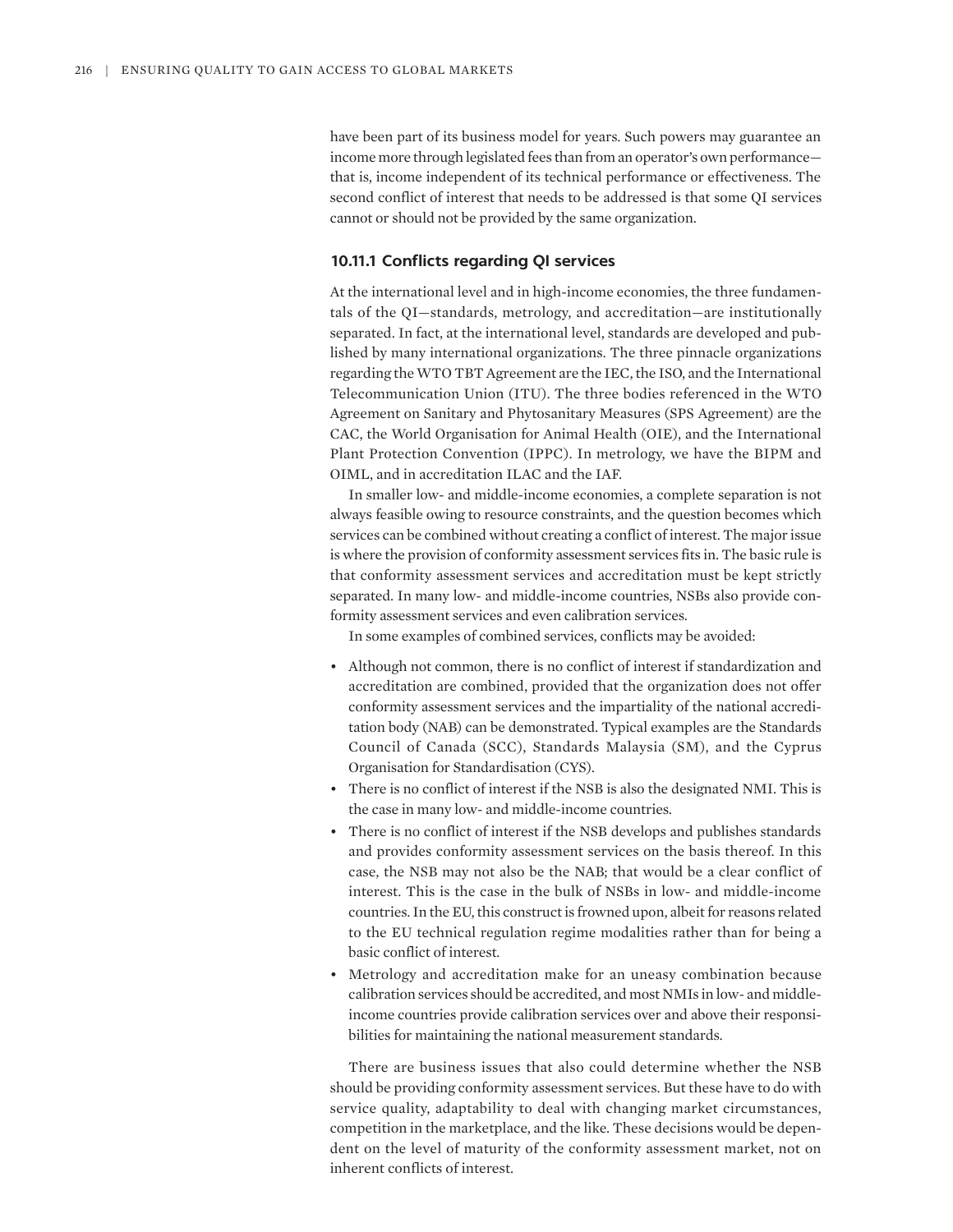#### **10.11.2 Conflicts regarding technical regulations**

In many countries, NSBs were mandated to implement mandatory or compulsory standards (that is, technical regulations). At the time, this was quite acceptable. The NSB developed the standard; the minister declared it mandatory; and the NSB inspected, tested, and certified products before they could be marketed. This approach had quite a few advantages; for example, scarce resources could be optimally used, and the NSB, as the center of technical excellence, could be used to best effect to safeguard the health and safety of the population and protect the consumers. When international trade was at a low level, all of this was fine.

But this approach has become far less acceptable as international trade flows have increased. It is seen as an unnecessary trade restriction or technical barrier to trade (TBT) by trade partners because of the premarket certification conducted by one organization—that is, tests and certification of products conducted in the country of origin often had to be repeated. Furthermore, this work of the NSB is funded by the payment of levies by the suppliers—levies specified by legislation. The income from this source has become the bulk of the income for the NSB, a situation that was supported by the government, because it relieved the financial pressure on state funding.

The outcome, however, was that the NSB collected the levies but was not always as diligent in conducting the inspection, testing, and certification. Second, the system lent itself to corrupt practices, with suppliers paying the fees to get rid of the inspectors without having to deal with the actual inspection, testing, and certification. In other words, the NSB was given a license to extract rent.

This system is now considered a conflict of interest by quite a few of the major trading nations. Hence, during negotiations on trade agreements, pressures are mounting on low- and middle-income countries practicing such a system to implement a more modern and trade-friendly technical regulation regime. This is a major undertaking with massive organizational and especially financial ramifications. The regulatory activities of the NSB have to be separated and placed in a regulatory authority, if one exists, or a new one has to be established. The conformity assessment measures have to be liberalized such that suppliers get a choice of technically competent service providers. In the process, the NSB loses its guaranteed funding and has to radically change its business model to that of a service provider competing with the other designated service providers.

The NSBs are understandably reluctant to go this route, and it takes resolute political will on the part of the government to implement such changes. The government also has serious decisions to make regarding the funding of the regulatory authority, which in all probability will no longer be collecting levies from suppliers.

Anecdotal evidence from countries where such radical changes have been implemented indicate that, if handled correctly, the NSB can flourish as a conformity assessment service provider provided the regulatory authority does not conduct the conformity assessments and the NSB delivers good service. The reengineering modalities were discussed earlier in sections 10.2.2 and 10.2.4.

# **10.11.3 Conflicts between mandatory standards and food safety systems**

NSBs predate food safety authorities by many years in quite a few low- and middle-income countries. It was therefore quite natural for these countries to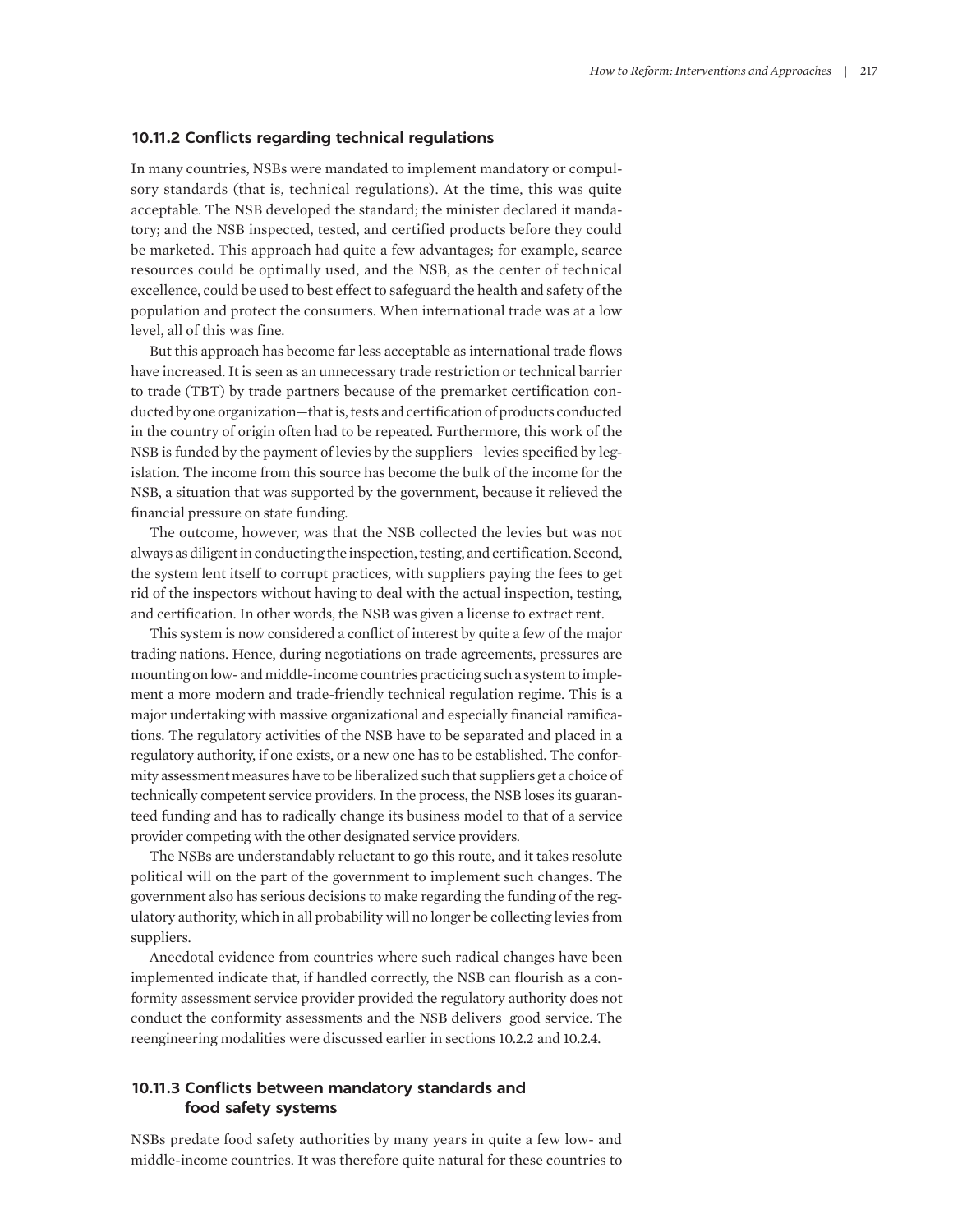implement food safety through the mechanism of mandatory or compulsory standards (as discussed earlier, in section 10.11.2). As these countries developed, the necessity for a food safety authority became more pressing, and many established food safety authorities.

Unfortunately, the interface between the previous mandatory standards system and the food safety system was not always clearly articulated or a transition period was not agreed to. The situation became even more complex because the NSB and the food safety authority reported to different line ministries—for example, the Ministry for Trade and Industry and the Ministry of Health. Furthermore, the legislation of the two systems was not aligned to ensure a clear description of the interfaces, resulting in two pieces of overlapping legislation mandating two different regulatory authorities to control the same products. This situation was exacerbated by establishing similar premarketing controls for the food safety system—for example, certification of the product before it could be marketed. The result was that suppliers had to comply with two sets of regulations, frequently with differing technical requirements; had to pay two sets of levies for two sets of product certification; and saw their transactional costs increase dramatically—increases of 20 percent being not uncommon.

Some governments have requested that the two regulatory authorities sort out the overlaps, but that usually fails. The reasons are manifold: the NSB stands to lose too much income from mandatory standards for food products; the food safety authority does not wish to use the laboratories of the standards body because it is establishing its own; the legislation of both has to be revised, and everybody is reluctant to do so, because it takes too much time and energy; and so on.

The only way to resolve this impasse is for the government to take the lead by first developing the policy that provides clear guidance on the overall system it wishes to implement, and then developing and promulgating the necessary legislation, after which a massive reengineering program has to be embarked on by all the relevant ministries and their agencies.

Development projects can make a major difference in this regard, but such projects must appreciate that a holistic approach is required. Too often they are aligned with the wishes of the recipient ministry, without considering other ministries that are also involved. Such projects unintentionally worsen the situation, hardening the attitudes of both the NSB and the food safety authority to the detriment of the low- or middle-income country's safety and health systems as well as diminishing the competitiveness of the local suppliers.

Modern thinking and CAC standards on food safety systems (for example, CAC/GL 82-2013, "Principles and Guidelines for National Food Control Systems") consider the whole value chain to be controlled—the "field to fork" approach. Product certification methodologies based on the systems as defined in ISO/IEC 17067 ("Conformity Assessment—Fundamentals of Product Certification and Guidelines for Product Certification Schemes") are not seen as adequate any longer because they deal mostly with the final product and its method of production in the factory. What happens on the field and during transportation of the product after it has left the processing plant, for example, is not considered. The elements of a modern food safety system and its interface with laboratories, inspection bodies, and the NSB are described in module 2: The Importance of QI Reform and Demand Assessment, section 2.2.3.

The best approach to deal with this conflict is to get the three ministries involved in a modern food safety system—the ministries responsible for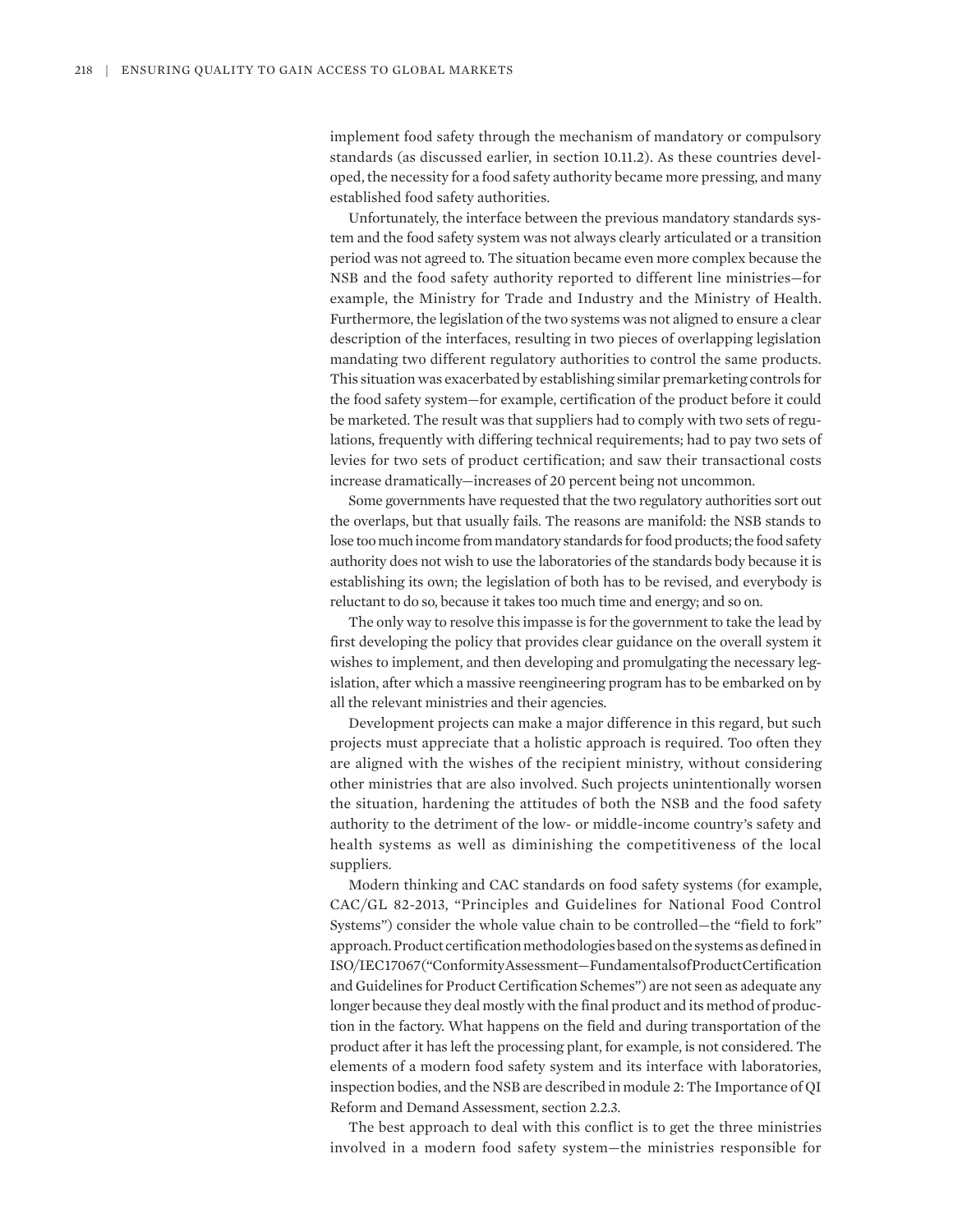agriculture, health, and trade and industry—to cooperate and develop a new approach for the country. This approach should take cognizance of the WTO TBT and SPS Agreements, good standardization practice (module 3: Standards, section 3.4), and the CAC "Guidelines for National Food Control Systems" (CAC/GL 82-2013), and it should be based on a "field to fork" approach. It should clearly define the responsibilities of the various agencies involved, liberalize conformity assessment, and base market surveillance on good international practices, including risk assessments. This approach should be finalized as a government policy that is approved for implementation at least by the cabinet to ensure the unstinting support of all the relevant ministries.

An implementation plan has to be developed that will have far-reaching consequences—a plan starting with the development or revision and promulgation of the necessary legislation, organizational restructuring, training of a skilled labor force, and many more actions. This is a massive undertaking, demanding clear leadership and the unstinting political support of the whole of government because difficult and painful decisions will have to be made regarding the deconstruction of entrenched systems, relocation of personnel, establishment of new structures, accentuating the role of accreditation, and developing the appropriate funding models for the system as a whole.

The impact of such a reengineering exercise would be extremely positive for the country's socioeconomic development, providing it with a viable food safety system while at the same time enhancing the competitiveness of the producers and food processing industry.

# **NOTES**

- 1. The "organizations" of the QI ecosystem provide such things as national standards, calibration, test reports, certification reports, and accreditation certificates. The term "QI services" is used as a collective term to denote these outputs of QI organizations.
- 2. The WTO TBT Agreement aims to ensure that technical regulations, standards, and conformity assessment procedures are nondiscriminatory and do not create unnecessary obstacles to trade. At the same time, it recognizes WTO members' right to implement measures to achieve legitimate policy objectives, such as the protection of human health and safety and protection of the environment. The TBT Agreement strongly encourages members to base their measures on international standards as a means to facilitate trade. Through its transparency provisions, it also aims to create a predictable trading environment (see module 7: Technical Regulation, section 7.1).
- 3. Stakeholder mapping is a technique whereby the organization lists and considers all its stakeholders in various categories, such as clients, influencers, authorities, consumer organizations, the media, and so on.
- 4. See "Who Develops Standards," ISO website: [https://www.iso.org/who-develops](https://www.iso.org/who-develops-standards.html) [-standards.html](https://www.iso.org/who-develops-standards.html).
- 5. The recognition of an accreditation body is related to the specific accreditation services it provides. These could include the accreditation of inspection bodies, testing and calibration laboratories, product and management system certification bodies, bodies providing certification of persons, and many more. Details can be obtained from the ILAC and IAF websites: respectively, <https://ilac.org/> and <https://www.iaf.nu/>.
- 6. For more information, see "ISO/TC 279 Innovation Management" on the ISO website: [https://www.iso.org/committee/4587737.html.](https://www.iso.org/committee/4587737.html)

### **STANDARDS REFERENCED IN MODULE 10**

CAC (Codex Alimentarius Commission). 2013. "CAC/GL 82-2013: Principles and Guidelines for National Food Control Systems." CAC, Rome.